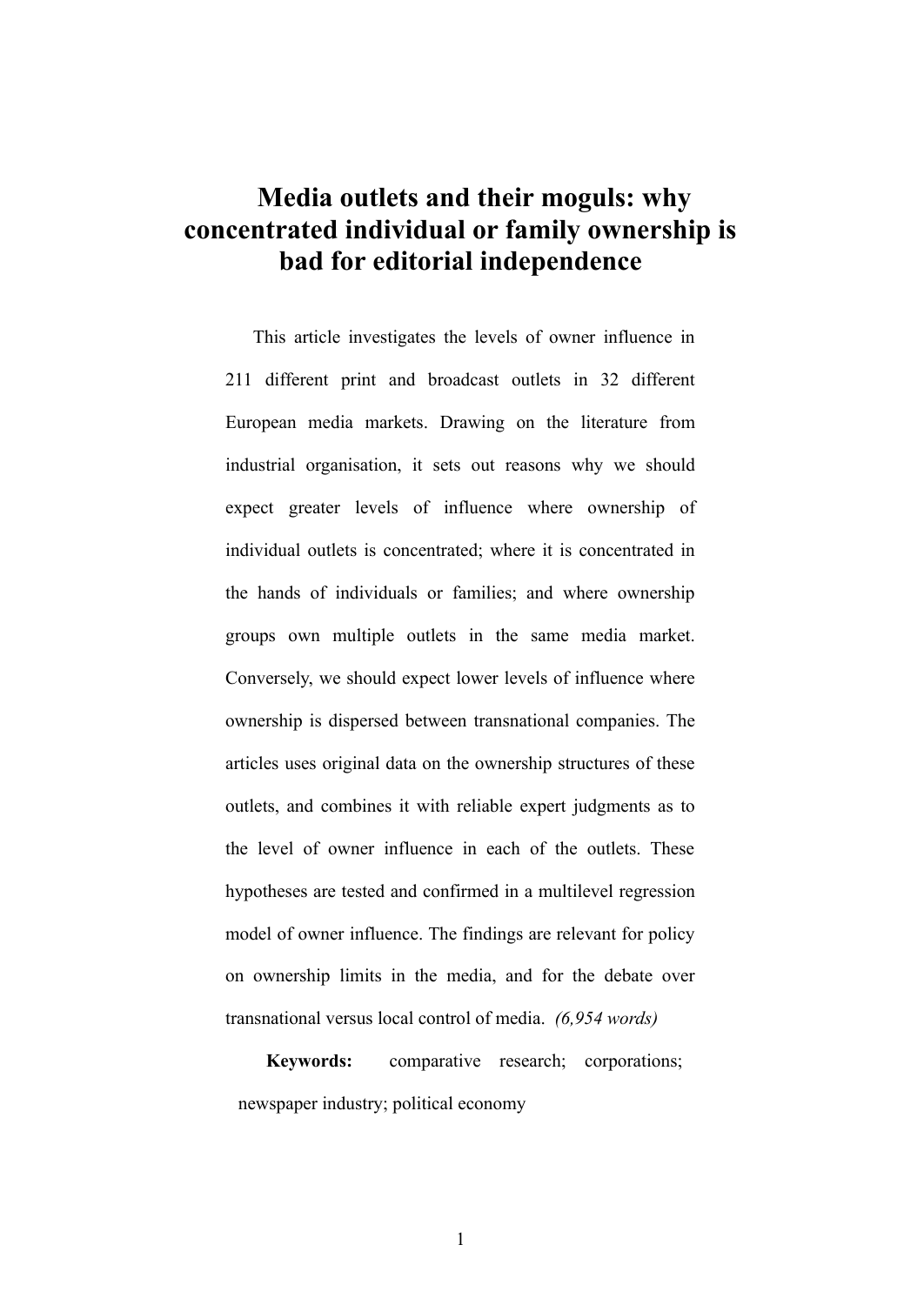# **Media outlets and their moguls: why concentrated individual or family ownership is bad for editorial independence**

# **1 Introduction**

In 1981, the Thompson Organisation had to decide to whom to sell its flagship titles, the *Times* and *Sunday Times*. The group had two concerns – that the future of both papers be guaranteed, and that their independence from proprietorial influence be preserved. Editorial independence had been an issue when the Thompson Organisation initially acquired the newspapers, and remained salient, especially given the *Sunday Times*' free-wheeling investigative journalism (Shawcross, 1997, 122). One question for those directing the sale was whether 'youthful' and 'vigorous' Australian Rupert Murdoch could guarantee that independence. This group had to bear in mind that Murdoch's company, News Corporation and its wholly-owned subsidiary News International, was ultimately controlled by the Murdoch family, who had a stake of around 46% through their investment vehicle Cruden Investments (Stevenson, 1985). Accordingly, when the group decided to accept Murdoch's bid, it imposed several conditions, not least that the board of the newspaper have a majority of independent directors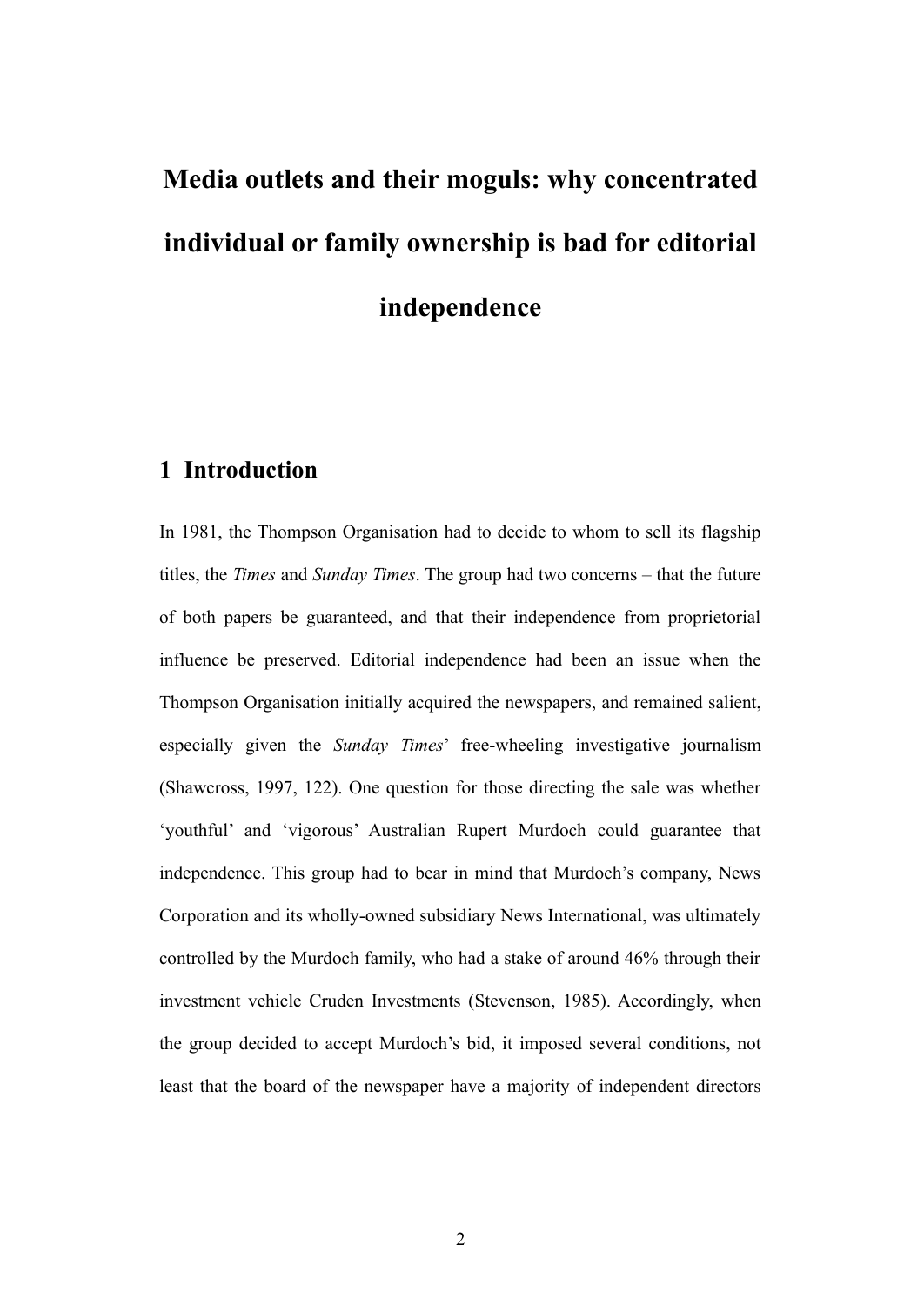who would have to approve the appointment of editors (Leveson, 2011, 104– 105).

Concerns over editorial independence of a different sort were expressed by journalists in Central and Eastern Europe during the first wave of take-overs of print and broadcast titles by transnational media companies. Reactions "displayed a mixture of hopes and concerns" (Stetka, 2012, 438). The European Federation of Journalists warned that the aggressive commercialism of these corporations risked undermining journalistic standards, presumably including editorial independence (Stetka, 2012, 439). This concern was not due to the presence of a strong individual ownership interest – a Rupert Murdoch or a Silvio Berlusconi. Rather, it was due to a fear that dispersed corporate ownership could still pose a threat to editorial independence.

Whilst the Thompson Organisation and Central and Eastern European journalists faced very different choices, they shared a common interest in protecting editorial independence. Their choices were no doubt influenced by the character of the respective parties, perhaps even their 'alarming charm' (Evans, 1983, 124). For academics and policy-makers, however, important questions exist independently of the charm or suasion exercised by individuals. Considering the following structural characteristics, which group had greater reason to be concerned about owner influence – the Thompson group, faced with a company (News Corporation) already operating in the UK market, with a single dominant individual ownership interest (Rupert Murdoch)? Or journalists in Central and Eastern Europe, faced with foreign-owned companies making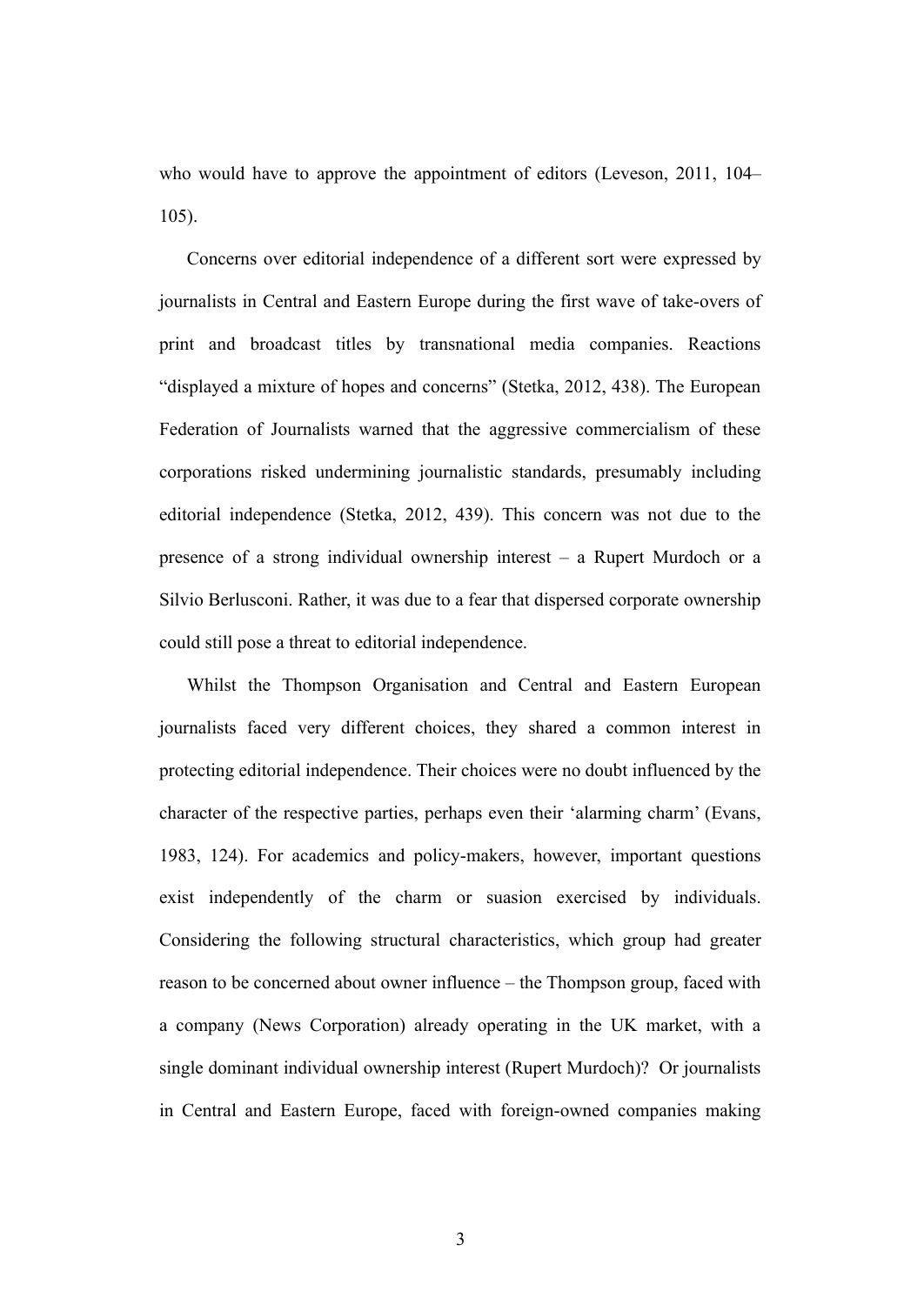their first foray in emerging markets, with multiple foreign owners of different types?

Strangely, the academic literature offers no easy answer to this question, despite agreement that the important question was whether or not owner influence was "due to the characteristics of individual owners and managers or to some systematic impact inherent in the different types of ownership and management" (Lacy, 1991, 38). Lack of an easy answer is not due to inattention to questions of ownership: in many instances we know who owns the media (for a given understanding of ownership), either within a single country (Noam, 2009) or across many countries (Djankov et al., 2003). Nor is it due to inattention to influences on journalism, as this is currently an active area of research (Hanitzsch and Mellado, 2011). Rather, it is due to the difficulty of collecting sufficient, and sufficiently varied, data on both influence and ownership structure. This is particularly difficult when interest lies not just in identifying a single 'type' of owner ('transnational corporation' or 'media tycoon'), but in identifying the shares of different ownership interests, and the concentration thereof. Such research requires much tedious work in analyzing annual company reports. Nevertheless, investigation in this level of detail is necessary, because it is the kind of detail with which regulators must regularly operate, as recent cases in the UK have shown (Ofcom, 2010).

This article therefore presents detailed data on the ownership structure of 211 media titles in 32 different media markets.<sup>[1](#page-3-0)</sup> This data allows us to investigate the

<span id="page-3-0"></span><sup>1</sup> Austria, Flemish Belgium, Francophone Belgium, Bulgaria, Croatia, Cyprus, Czech Republic, Denmark, Estonia, Finland, France, Germany, Great Britain, Greece, Hungary, Ireland, Italy, Latvia, Lithuania, Malta,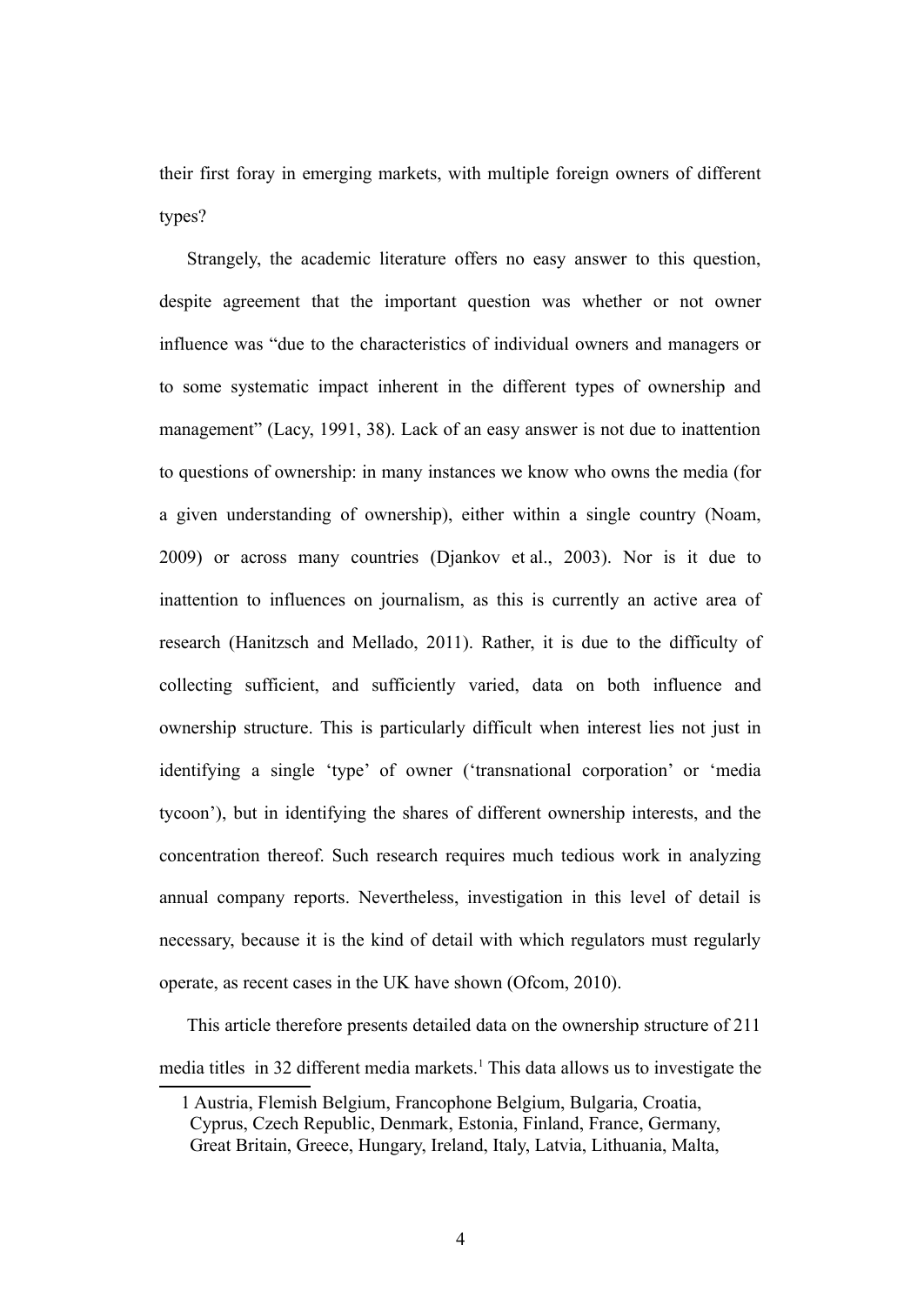effects on owner influence of concentration of ownership, the type of ownership interests, and whether or not the ownership group as a whole owns multiple titles within the domestic market. After reviewing relevant literature, I go on to discuss the sources of my data on ownership structure, and expert judgments of owner influence. I model levels of owner influence using a multilevel regression model, before concluding and discussing the implications of these findings for regulators.

#### **2 Literature**

The 'problem' of owner influence is not unique to media companies. Tensions between shareholders and corporate executives are almost as well known as tensions between media owners and their editors. Because this problem is shared with other companies, I analyze owner influence over media outlets by borrowing from the literature on industrial organisation. Before I can summarize that literature, I first describe some conceptual issues relating to ownership and influence. Having clarified these concepts, I then move on to discussing the findings of the existing media studies literature on ownership and influence, before introducing the literature on industrial organisation.

Netherlands, Norway, Poland, Portugal, Romania, Russia, Serbia, Slovakia, Slovenia, Spain, Sweden, Ukraine.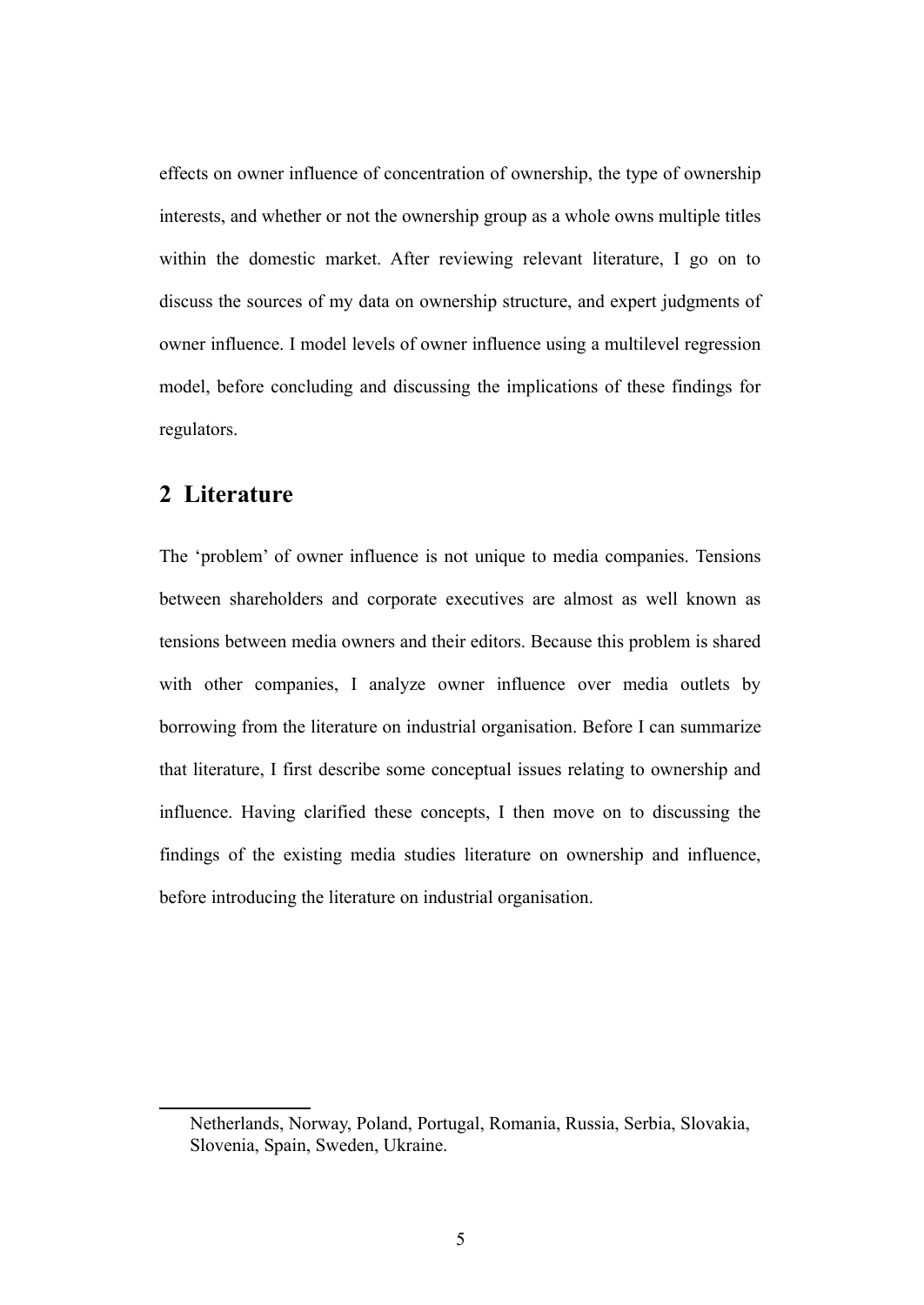#### **What is ownership?**

The considerable literature on media ownership<sup>[2](#page-5-0)</sup> has often faced one serious problem in understanding ownership, namely a problem of aggregating ownership across multiple media outlets operating in different media. Crossownership of print and broadcast outlets makes it difficult to find a common denominator in terms of audience share or circulation. Public media make it difficult to find a common denominator in terms of revenue. This problem of aggregation masks a more fundamental problem of identifying particular *ownership interests*. One option is to suggest that each media outlet has a single ultimate ownership interest. This is the approach taken by Djankov et al. (2003), who proceed according to the following algorithm:

- 1. identify, for each media outlet, all the ownership interests (proximate owners);
- 2. of the proximate owners identified in the preceding step, take the proximate owner with the largest share of ownership;
- 3. if this ownership share is greater than 20%, ask whether this proximate owner is an individual, a family, an association of employees, or the state
- 4. if yes, identify this owner as the ultimate owner, and stop
- 5. if no, return to step (2) and repeat, identifying the proximate owners of this proximate owner.

<span id="page-5-0"></span><sup>2</sup> Here I am largely addressing the literature on media ownership 'as data' in contrast to broader normative and ideological accounts of ownership, though such accounts obviously supervene (to a greater or lesser degree) on such empirical accounts (Freedman, 2012).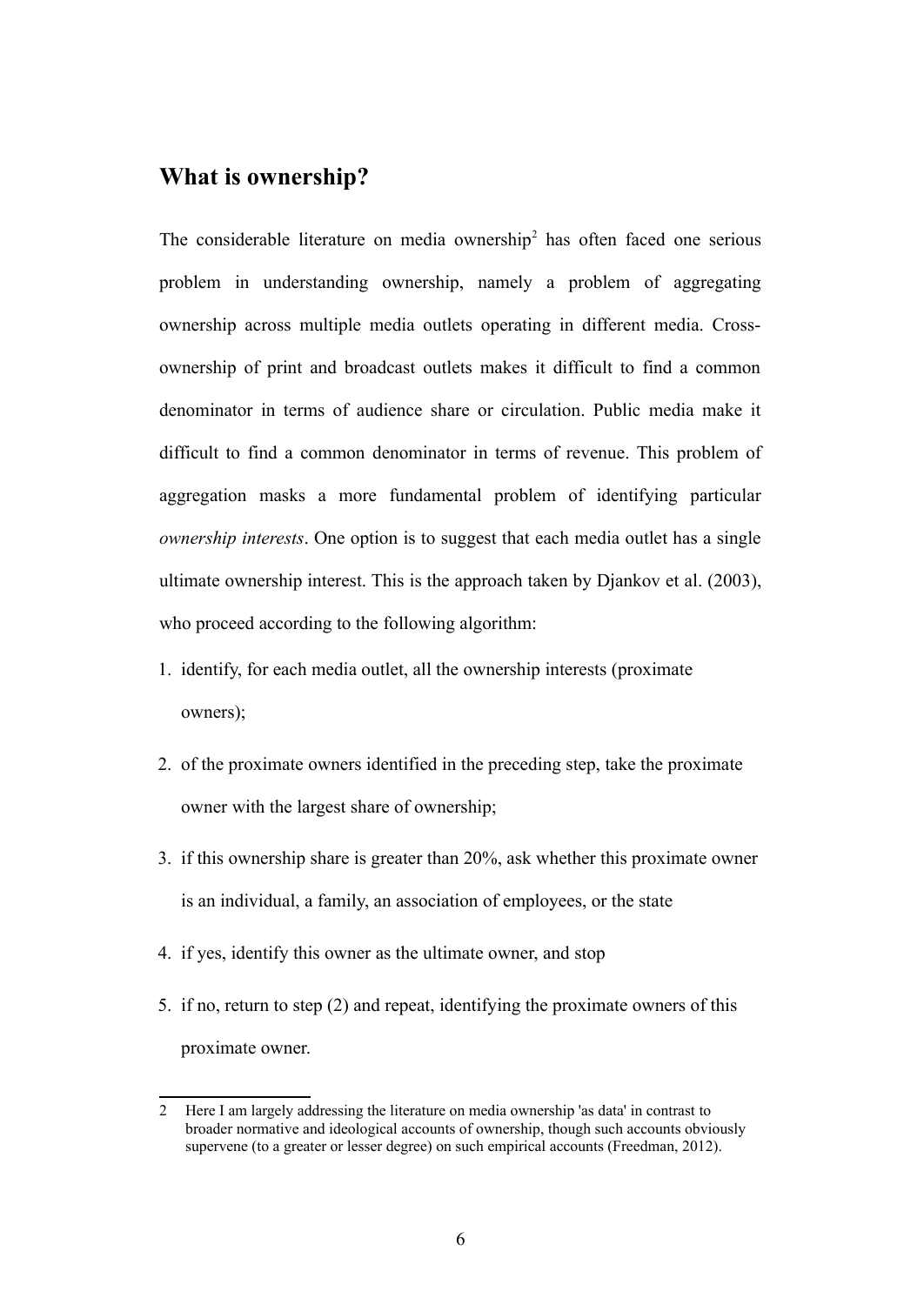6. if the ownership share from (2) is not greater than 20%, identify the ownership as widely held.

Using this method, Djankov et al. (2003, 373) are able to claim that media firms "nearly universally have ownership structures with large controlling shareholders and that these shareholders are either families or governments". This approach, and in particular its insistence that media are ultimately owned by an owner of a given 'type', is helpful and not overly reductive when the aim is construct aggregate national statistics about state, family, or private company ownership. However, it is less appropriate when the aim is to investigate control of particular outlets. In some cases, insistence of chasing down a single ultimate owner means going through three or four levels of proximate owners. Eventual ultimate owners can be left with a very small share of the media outlet as a result of share splits at each level of ownership. This is the case for the Bonnier family's 22.9% ownership of Radio Nova, Finland, and for the Schneider family's 2[3](#page-6-0).3% ownership of TV Danmark.<sup>3</sup> In these cases, it is difficult to say that this ultimate owner 'owns' the relevant media outlet. It also leaves the question of the concentration of ownership unanalysed.

#### **What is owner influence?**

The influence exerted by owners on media workers (journalists, editors and managers) is one of many sources of influence. Of the six domains proposed by Hanitzsch and Mellado (2011, 406-407), owner influence falls within the domain of organizational influences, "sources of influence that emanate from multiple

<span id="page-6-0"></span><sup>3</sup> Figures from the Djankov et al. dataset.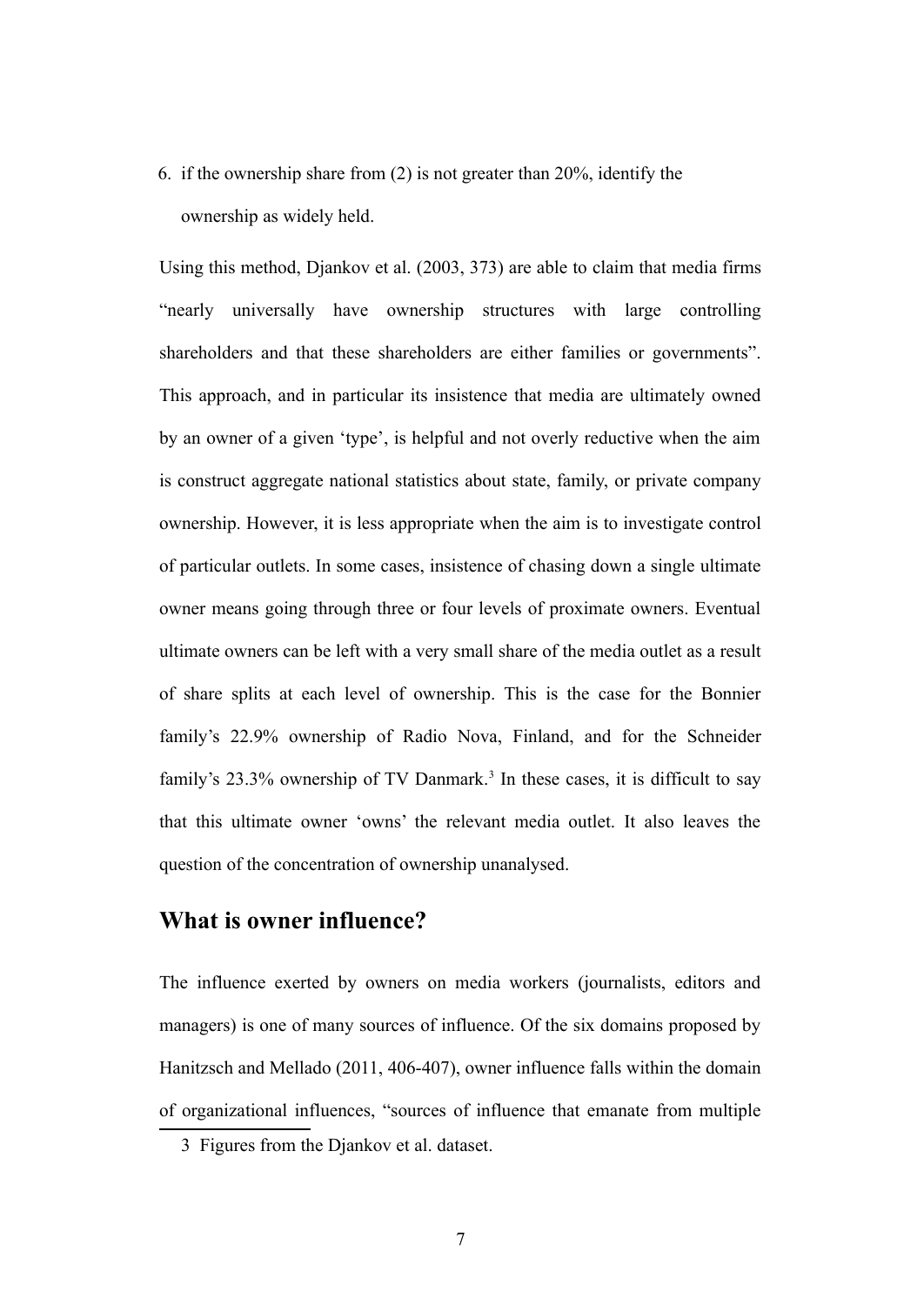levels: from within the newsroom (supervisors and higher editors) and from within the media organization (management and ownership)". This might be considered as owner influence *per se*. A separate domain of influence is often associated with owner influence, and in particular ownership by companies, namely the domain of economic influences ("profit expectations of media companies, advertising considerations, the needs of advertisers": Hanitzsch and Mellado (2011, 407)). To some extent these interests are also shared by journalists, editors and managers (Zaller 1999 includes audience share as a component of journalists' utility function). The concern here is not with economic influences, but rather with owner influence in its classic antagonistic relationship to editorial independence. In particular, I am interested in owner influence of the kind suggested by the examples at the beginning of this article: influence designed to shift the political and social tenor of the title's coverage. This kind of influence is easiest to identify when exercised overtly, through company memos, irate phone calls, or interference in hiring and dismissal (Bagdikian, 2004, 15–16); but this visible face of power is rarely the most consequential (Lukes, 1974), and influential owners rarely have to make their wishes known in order to have their will done. This raises the difficult issue of identifying owner influence empirically. Although a large body of work attempts to identify the consequences of owner influence for differences in output (Gaziano, 1989; DellaVigna and Kennedy, 2011), in this article I evaluate owner influence through an expert survey. Not only is inference through content analysis tricky, it is also conceptually flawed, for influence may not translate to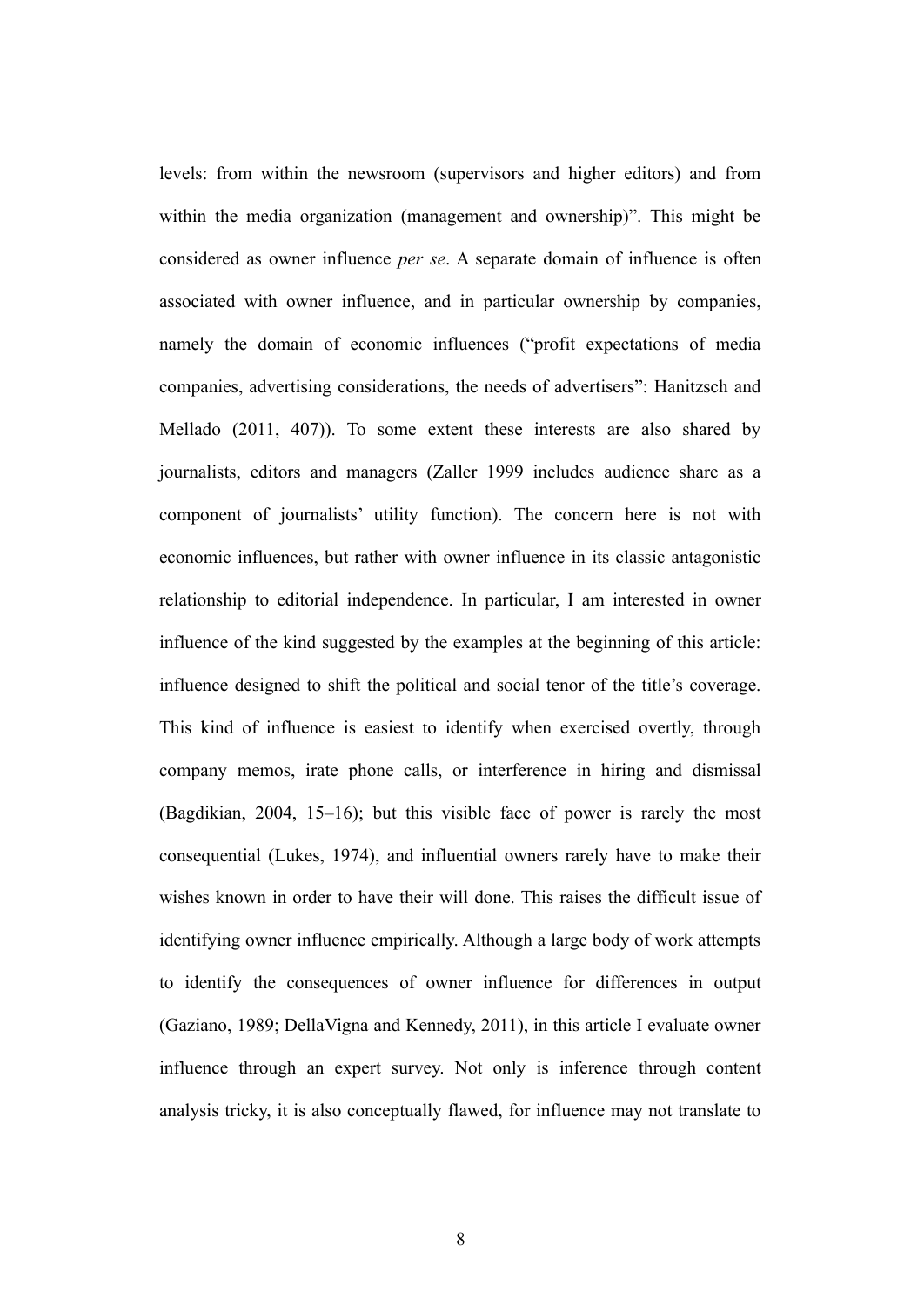differences in output where equal and opposing influences exist. Consequently, reliance on perceptual data is a necessary step.

#### **What does the literature say?**

There is a considerable literature on media ownership. However, much of this literature has examined concentration of ownership at the level of the media market, rather than concentration of ownership within a given media outlet. Even articles which do examine the ownership of specific outlets tend to ignore aspects of within-outlet ownership concentration (Djankov et al., 2003). There is scholarship on particular *types* of ownership. A rich vein of literature examines the consequences (particularly consequences for news and current affairs output) of ownership by media tycoons or moguls (Tunstall and Palmer, 1991; Stetka, 2012), by political parties (Hadenius 1983, Hamilton 2004, 37-70), by the state (Besley and Prat, 2006; Curran et al., 2009), and by multinational corporations (Stetka, 2012). However, much of this literature is interested in the effects of aggregate patterns of ownership on aggregate outcomes, and at least some interesting characteristics of ownership (such as the concentration of ownership within an individual outlet) cannot be aggregated to a system level. What is needed, therefore, is broader theoretical canvas which can bring together discussions of ownership concentration and discussions of different ownership types. I suggest that the literature on the industrial organisation of the media offers that broader canvas.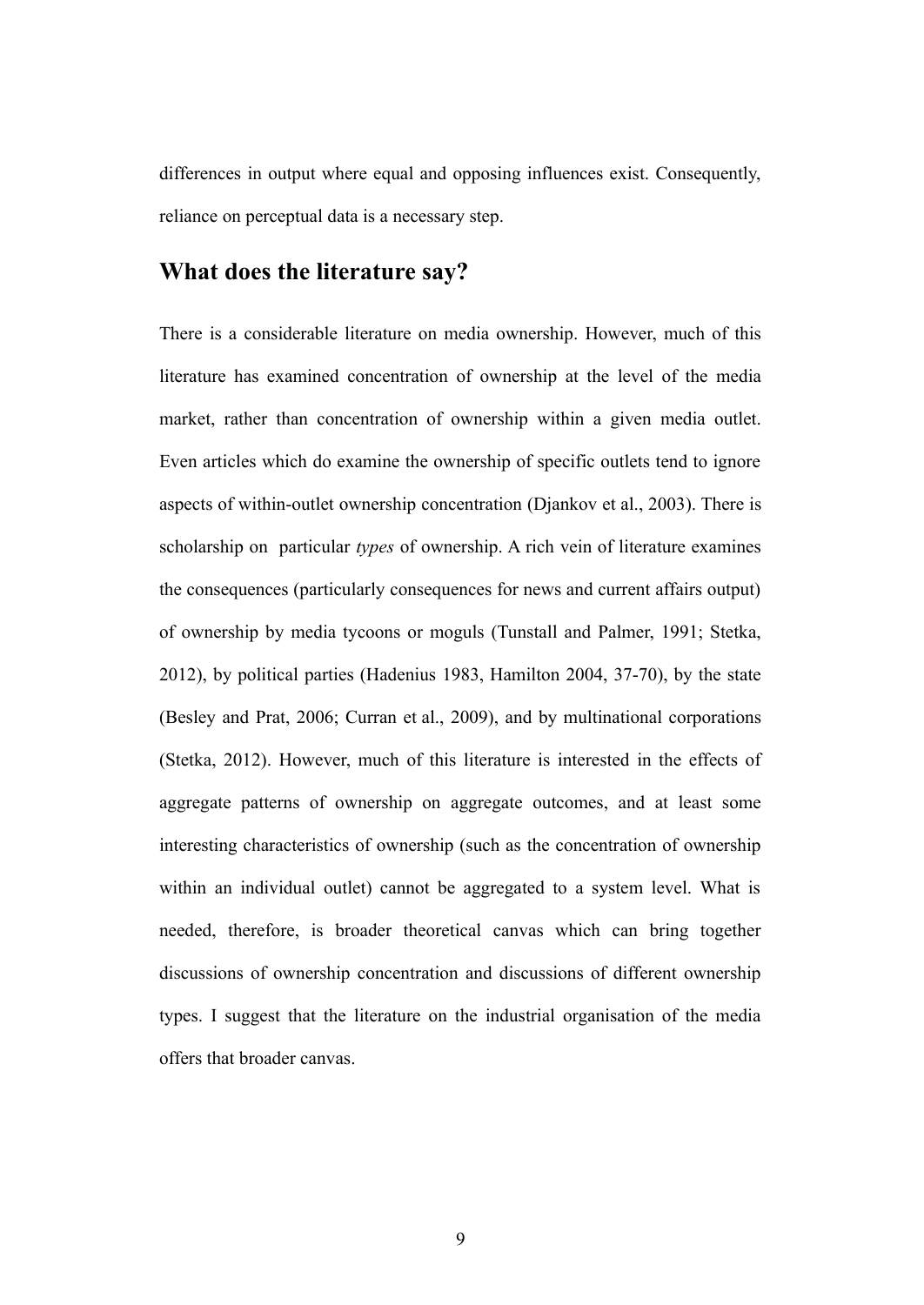#### **What does the industrial organisation literature say?**

The literature on industrial organisation offers two separate insights into the extent of owner influence over media outlets. The first insight comes from work following Berle and Means (1932), and which identifies levels of concentration of ownership as a key factor in determining owners' influence. A second insight comes from the literature on the benefits of ownership, and in particular the nonpecuniary benefits.

Berle and Means (1932) noted the increasing dispersion of stock ownership in modern corporations, and argued that this, together with the spread of nonvoting shares, had led to a lack of shareholder control over executives. Lack of control was undesirable because executives pursued policies which maximized their own income at the expense of shareholders' return on investment. Shareholding in media companies is much more concentrated than shareholding in other companies (Demsetz and Lehn, 1985). It would therefore seem that owners of media companies can exercise much more control than other owners. Insofar as that control is exercised to prevent media managers from shirking or selfdealing, this is beneficial; but insofar as that control is exercised in order to instil a particular editorial line in a media outlet, the 'problem' of media ownership is precisely the opposite of the problem identified by Berle and Means – there is too much, rather than too little control.

Bearle-Means style arguments have been repeatedly advanced in the field of the media by David Demers. Demers (1999) argues that corporate control of newspaper production in the United States, far from dampening editorial vigour,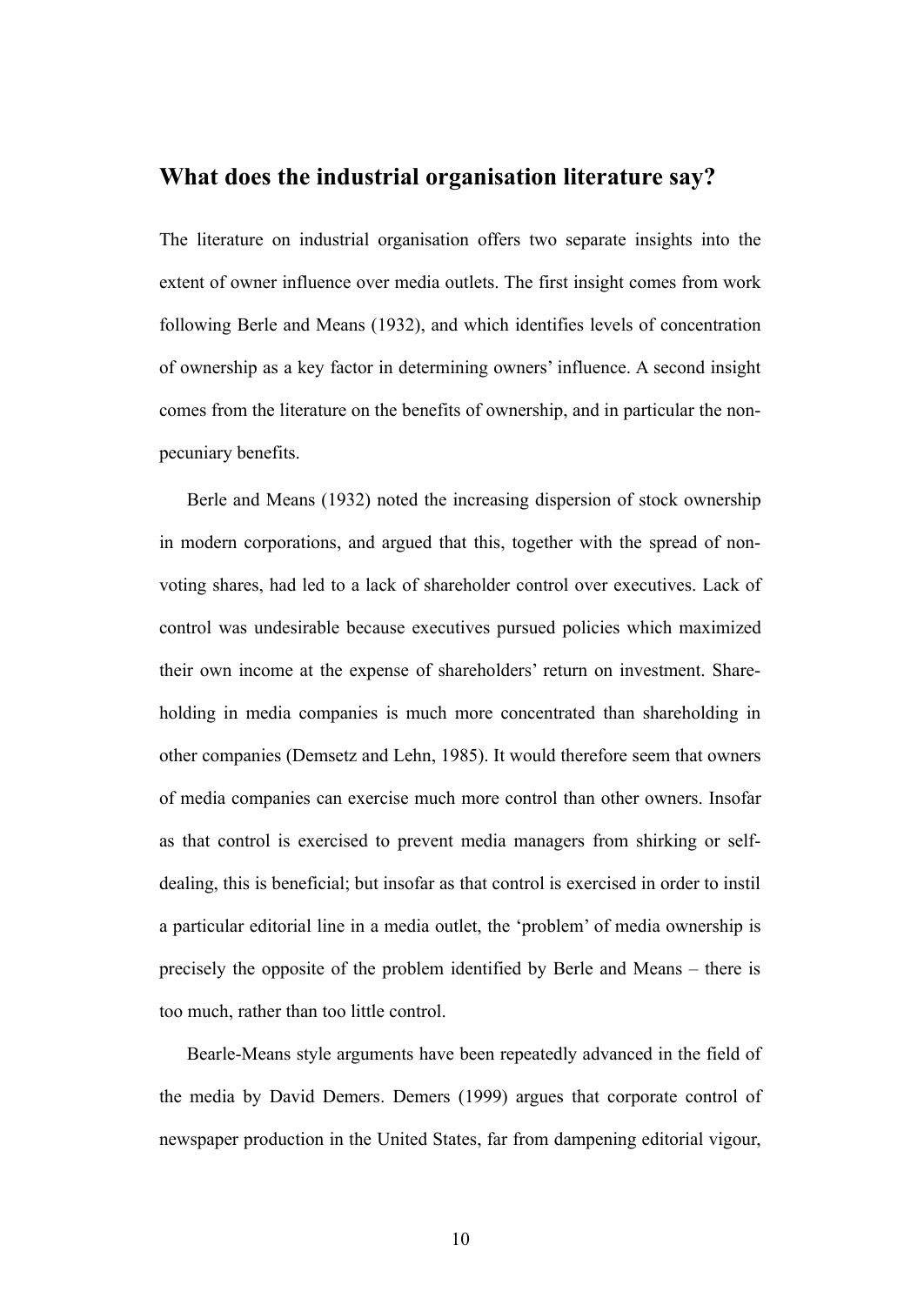actually results in an increase in independent-minded journalism, as newspaper managers (i.e., editors) shirk the control of their dispersed corporate principals. Since Demers only includes 'ownership structure' as one of five dimensions of 'corporate newspaper structure', it is not possible to test directly the effects of concentration of ownership (Demers and Merskin, 2000, 115–116)). Nevertheless, we can consider concentration of ownership to act as an important factor intervening between (normally) independently-minded editors and owners who may have other interests.

In Demers' work, and indeed in most work in industrial organisation, the "standard assumption … is that owners want the company to maximize… shareholder value. Although this assumption may be sufficient for many purposes, it is strictly speaking only an approximation of the more general idea that owners (like managers) may be expected to maximize their utility, which may depend on other factors" (Thomsen and Pedersen, 2000, 692). Certainly, for many standard financial indicators companies predominantly owned by some types of ownership interests (natural persons or families) enjoy different outcomes to companies predominantly owned by other types (institutional investors, banks) (ibid). In the media, part of an explanation for this difference derives from the amenity potential of ownership. Demsetz and Lehn (1985, 1161) define amenity potential as a 'nonpecuniary income associated with the provision of leadership and with the ability to deploy resources to suit one's personal preferences', and argue that it is particularly present in the media. Obvious instances of amenity potential include the potential to rub shoulders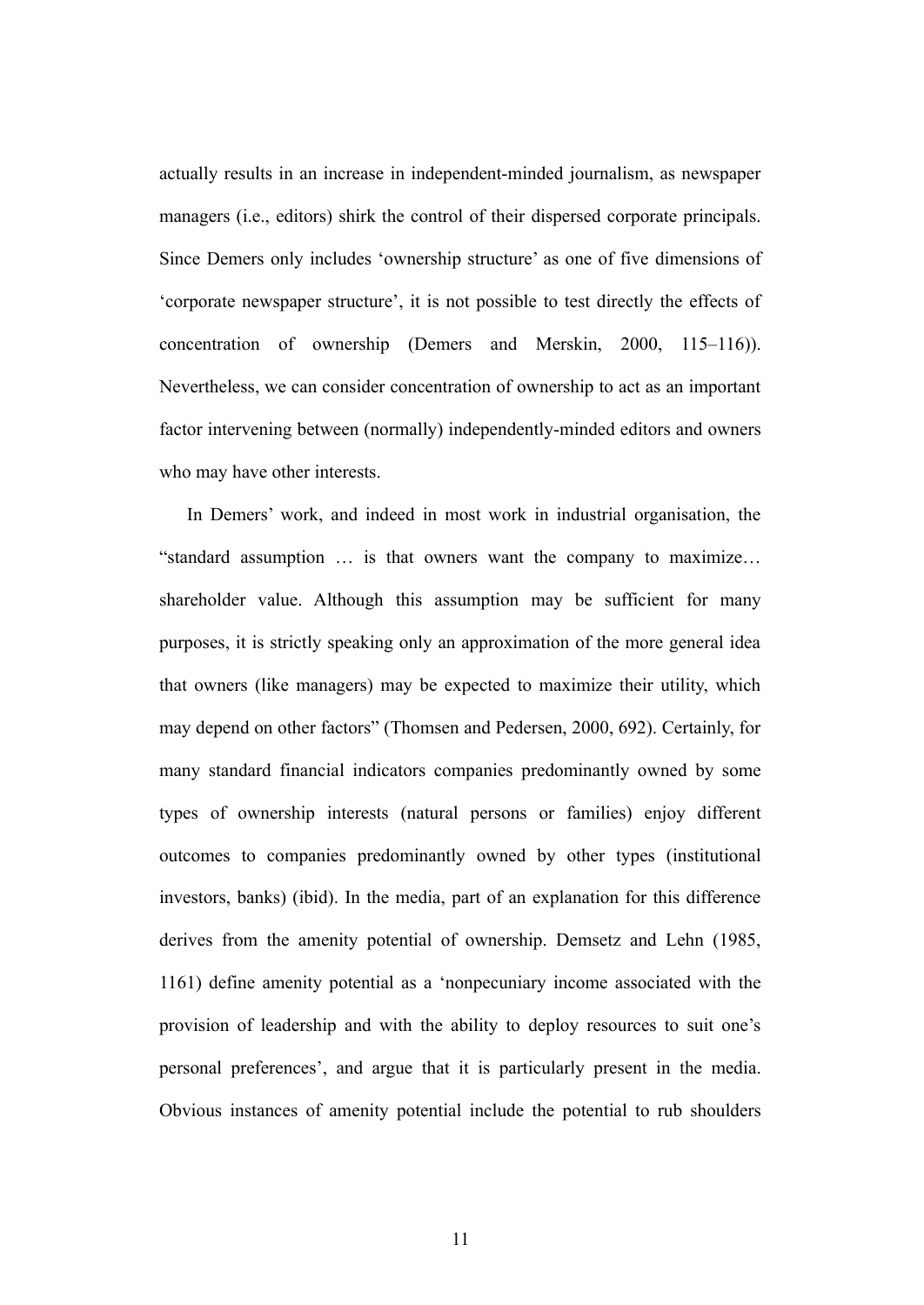with government ministers and enjoy the exercise of power or the perception of such power (which is often exaggerated by politicians themselves: Strömbäck and Nord 2006, 157). Although Demsetz and Lehn consider explanations of concentration of ownership in terms of amenity potential to be somewhat 'speculative', if amenity potential is present in the media then it would seem to apply only to individual and/or family owners. It is unclear how a corporation could enjoy a nonpecuniary income resulting from the deployment of resources to suit personal preferences. Consequently, the known amenity potential of media ownership, and the greater relevance of such amenity potential for individual and family owners, can give us a further insight, additional to those provided by the literature on the concentration of ownership, into media firm control.

#### **3 Theory**

These insights can help us make predictions about levels of owner influence over media outlets. Specifically, we may model actual levels of owner influence as if they were the result of a voting game, where owners with divergent preferences over the ideal level of owner influence vote on proposals made by the management of the media outlet. The key intuition is that, just as in the Bearle-Means account, dispersed shareholders find it difficult to vote down management proposals for high levels of executive remuneration, dispersed shareholders also find it difficult to agree on a significant departure from management-proposed low levels of owner influence. High levels of influence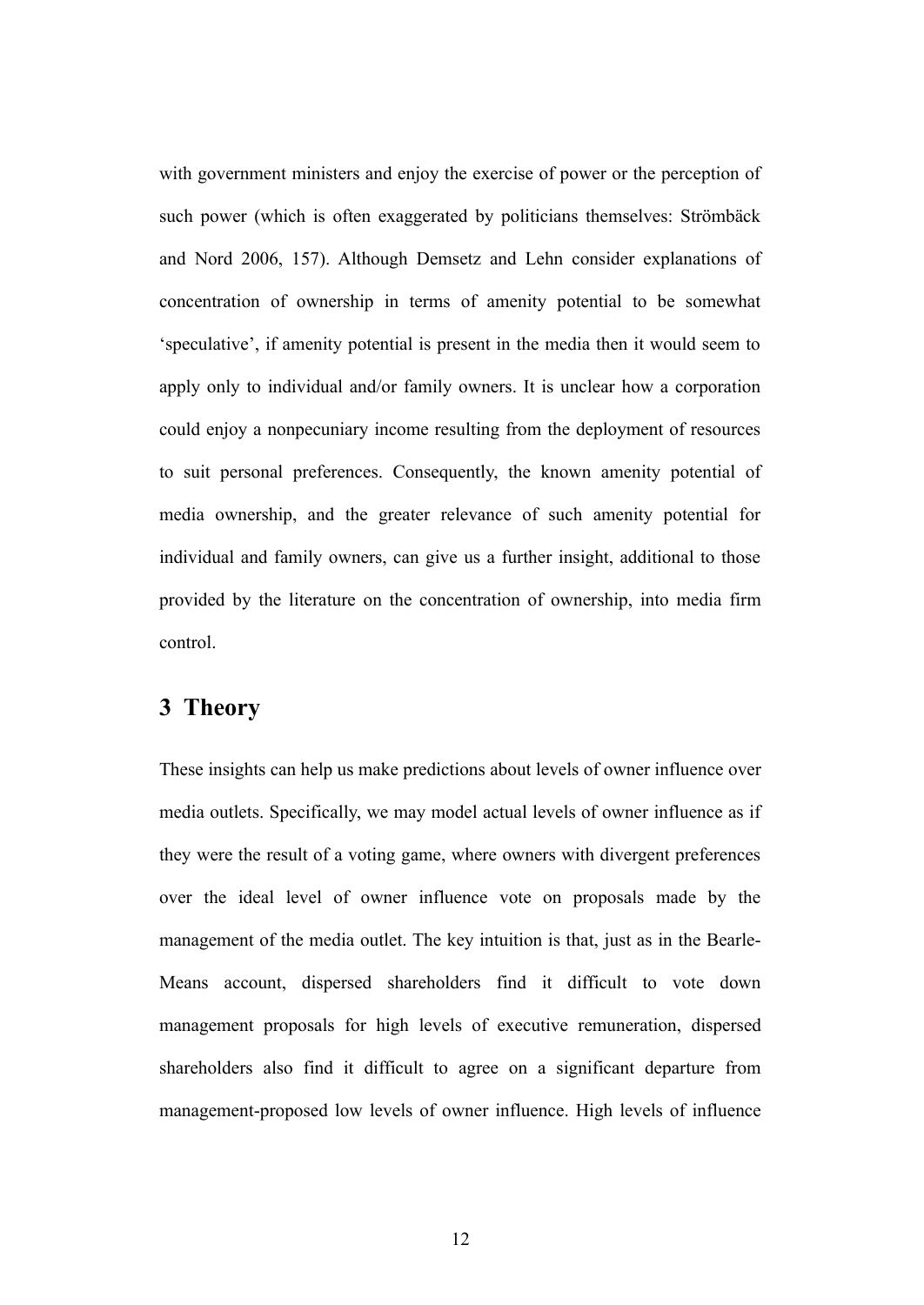are possible, where owners have preferences over influence that are skewed to the high-influence end of the spectrum, or where ownership is concentrated, but absent these two features the management will get its way.

Formally, the voting game begins when management proposes a level of owner influence somewhere on the line [0,1], where higher values indicate greater owner influence. This proposal might, for example, allocate the power to nominate various directors of divisions of the outlet, or propose a division of board members, or an editorial charter, or some other device. Owner interests then have to vote on this proposal, according to some decision-making rule (majority or qualified majority). Owner interests may vote the proposal down and make counter-proposals. However, if no counter-proposal is accepted (over some fixed number of rounds of counter-proposals), the policy reverts back to the policy proposed by the management. Assume that, on average, management proposals are to the left of the ideal points of individual, family, and state/political party ownership interests: i.e., they prefer lower levels of owner influence. If there are no problems of coordination between ownership interests (perhaps because there is a sole ownership interest), then the level of owner influence will be higher than the management proposal. Generally, we may say that the more dispersed ownership is, the greater the problem of coordinating on a counter-proposal, and thus the smaller the departure from the status quo, and the lower average level of owner influence.

Holding ownership concentration constant, the level of departure from the low-influence status quo will depend on the preferences of the different voting

13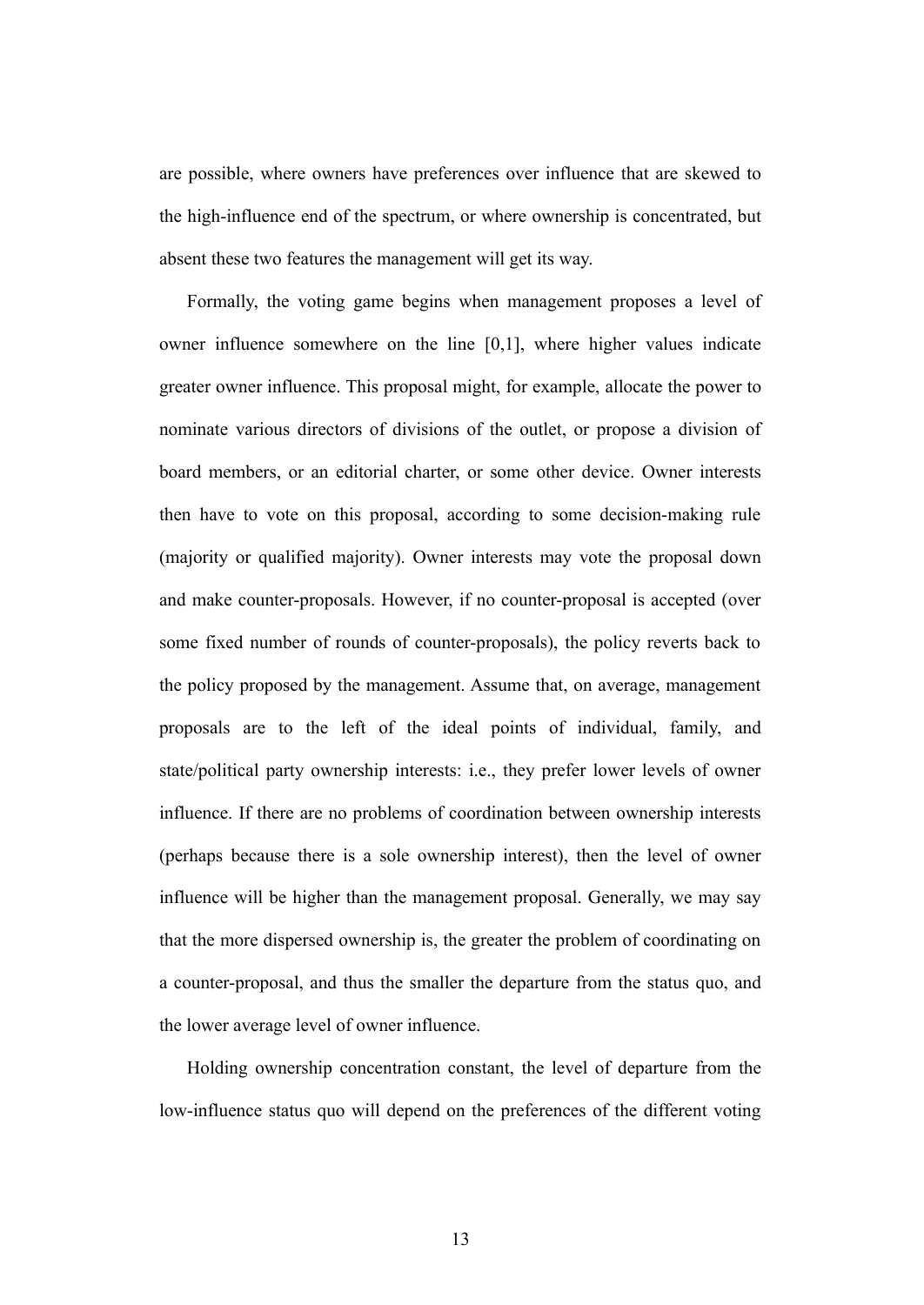interests. Here, I hypothesise that, because of the amenity potential of media ownership, individual and family preferences will generally be further to the right than company preferences. If ownership interests uniformly prefer high levels of owner influence (perhaps if they are all individuals), then the eventual outcome will be far to the right of the initial management proposal. Conversely, if preferences are distributed around the management's ideal level of owner influence, then owner interests to the left of management will have an interest in voting down any proposal resulting in greater owner influence.

Differences in mean levels of owner influence between countries can be accounted for, if only minimally, by assuming that certain characteristics of the media system shift both management and ownership interests left or right by the same constant. Thus, the status quo ex ante might involve much greater owner influence in Italy than in Sweden.

We can extract one further hypothesis from the theory if we draw certain inferences from share-holdings in multiple outlets. One feature of the 'amenity potential' of media outlet ownership is that it cannot easily be transferred between countries. Silvio Berlusconi enjoyed huge political influence in Italy; but his efforts to replicate that success in France and (to a lesser extent) Spain largely failed. Consequently, owners who hold ownership interests in multiple countries are, on balance, likely to be more interested in maximizing return on investment than they are in the amenity potential of media ownership. Conversely, owners who hold multiple ownership interests in the same country are, on balance, more likely to be interested in the amenity potential of media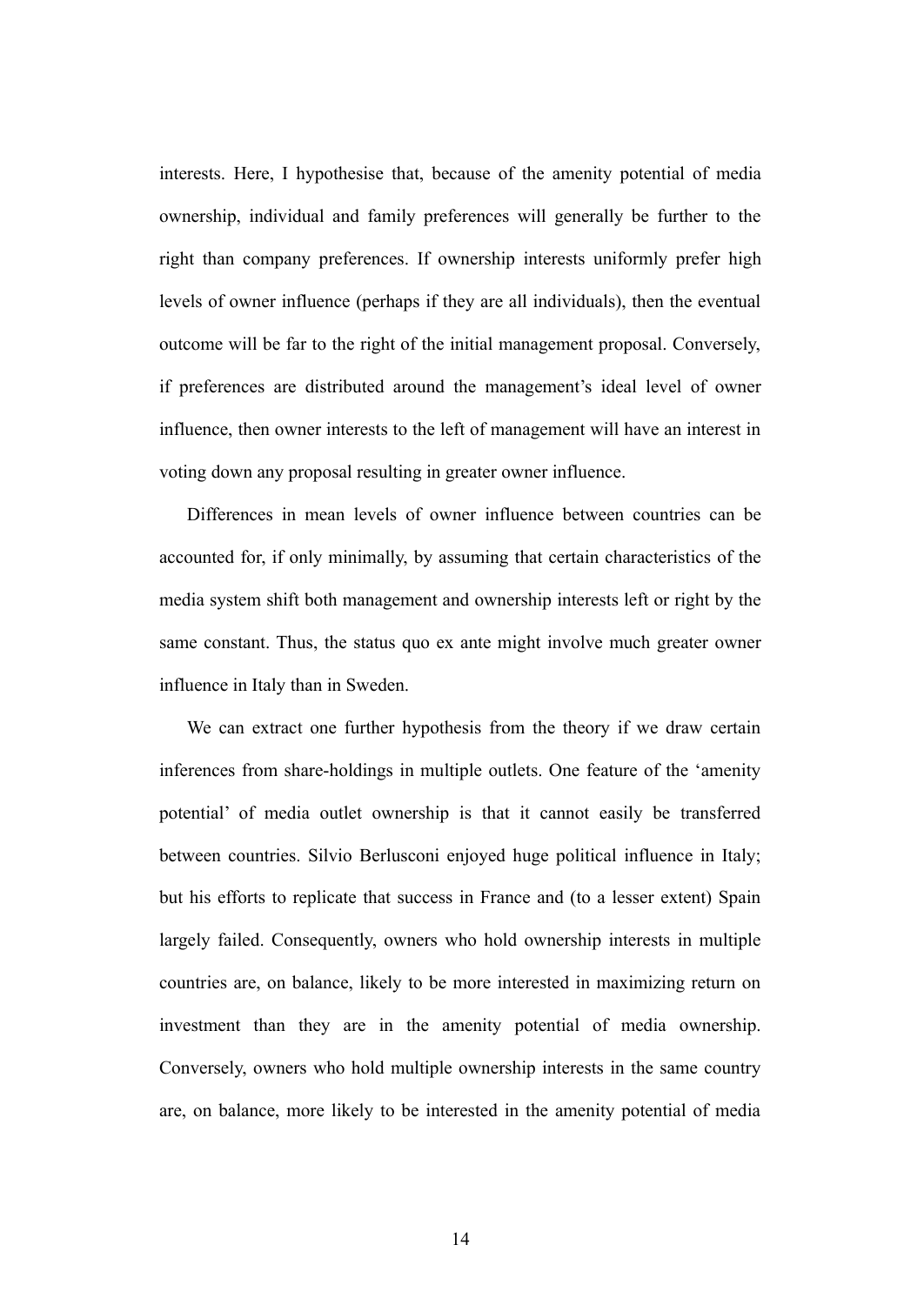ownership than they are in maximizing return by investing over a range of media markets. There is no necessary contradiction between maximizing one's return on investment and exercising influence (see Mullainathan and Shleifer, 2005). However, at least when considering sequential and separate investments, it would seem unusual if profit-maximizing owners were to seek out investment opportunities and conclude that more than one of the best opportunities lay in the same media market.

This theory could enable us to make point predictions if we knew the preferences of ownership interests directly. Unfortunately, we do not know this, and therefore must make predictions which are based on the effect of single factors increasing, holding other factors constant. The first of the factors identified had to do with the concentration of voting power. The *concentration hypothesis* claims that

# **H 1** *The greater the concentration of voting power within an outlet, the greater the degree of owner influence*

for the reasons related above which had to do both with co-ordination problems which exist with very dispersed voting power, and from reasons related to smaller departures from the status quo given a larger number of ownership interests. The *identity hypothesis* claims that

**H 2** *The greater the share of voting power within an outlet held by individuals and families compared to companies and, the greater the degree of owner influence*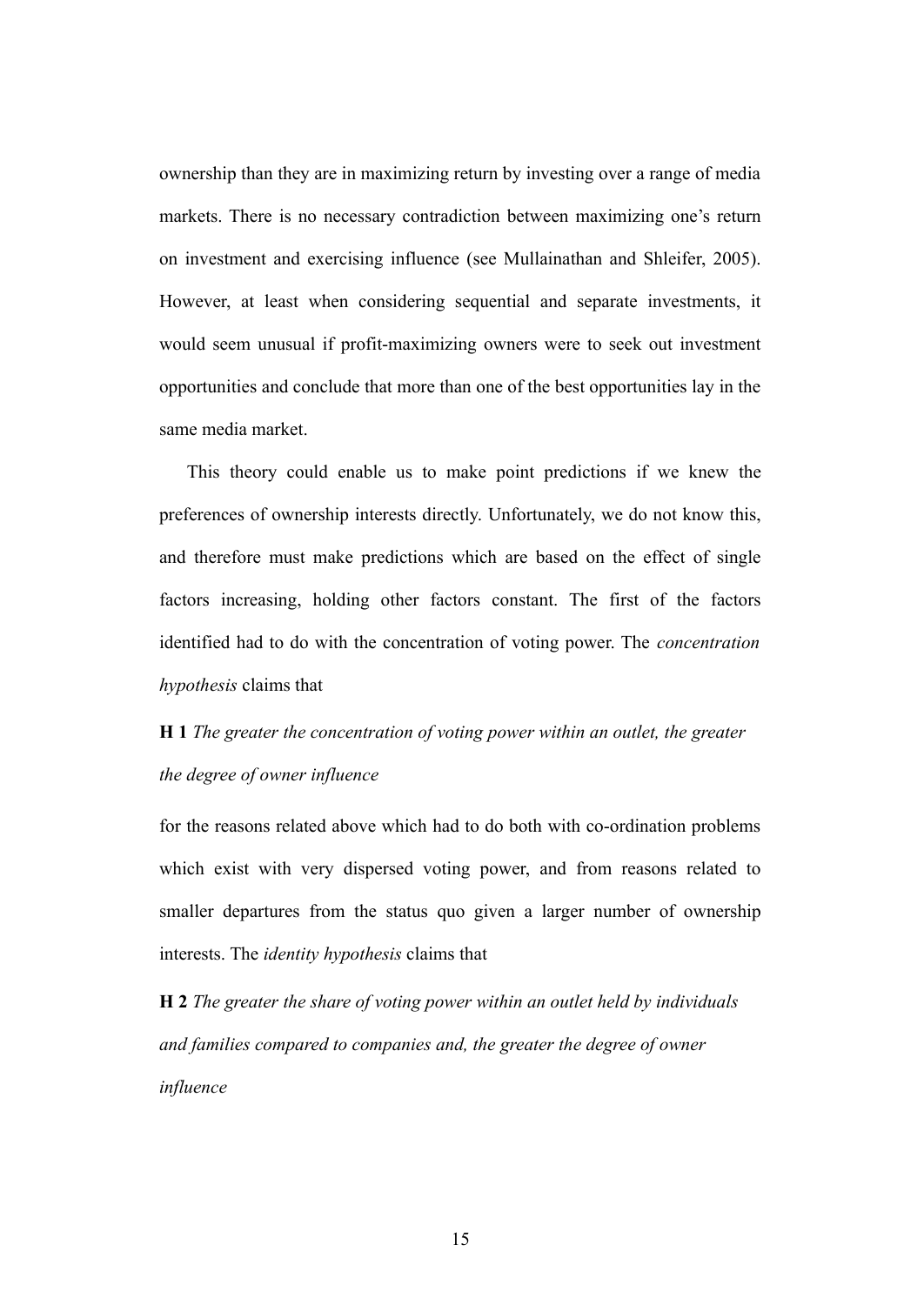This relates to earlier assumptions about the amenity potential of ownership being accessible only to individuals and families rather than corporate agents. To the extent that these assumptions are false, and corporate interests appreciate acting as power-brokers (as Fiat did with its ownership of *La Stampa*), then this hypothesis will not be born out.

The *repeat-player hypotheses* claim that

**H 3** *The greater the share of voting power held by ownership interests which have other ownership interests in the same country, the greater the degree of owner influence* 

**H 4** *The greater the share of voting power held by ownership interests which have ownership interests in other different media markets, the lower the degree of owner influence* 

This relates to earlier assumptions about the amenity potential of ownership being more difficult to enjoy in two countries simultaneously than the return on investment on two investments in different countries.

## **Data and modelling choices**

This article draws on two sources of data: data concerning the ownership structure of different outlets, and expert judgments concerning the degree of ownership influence over each outlet.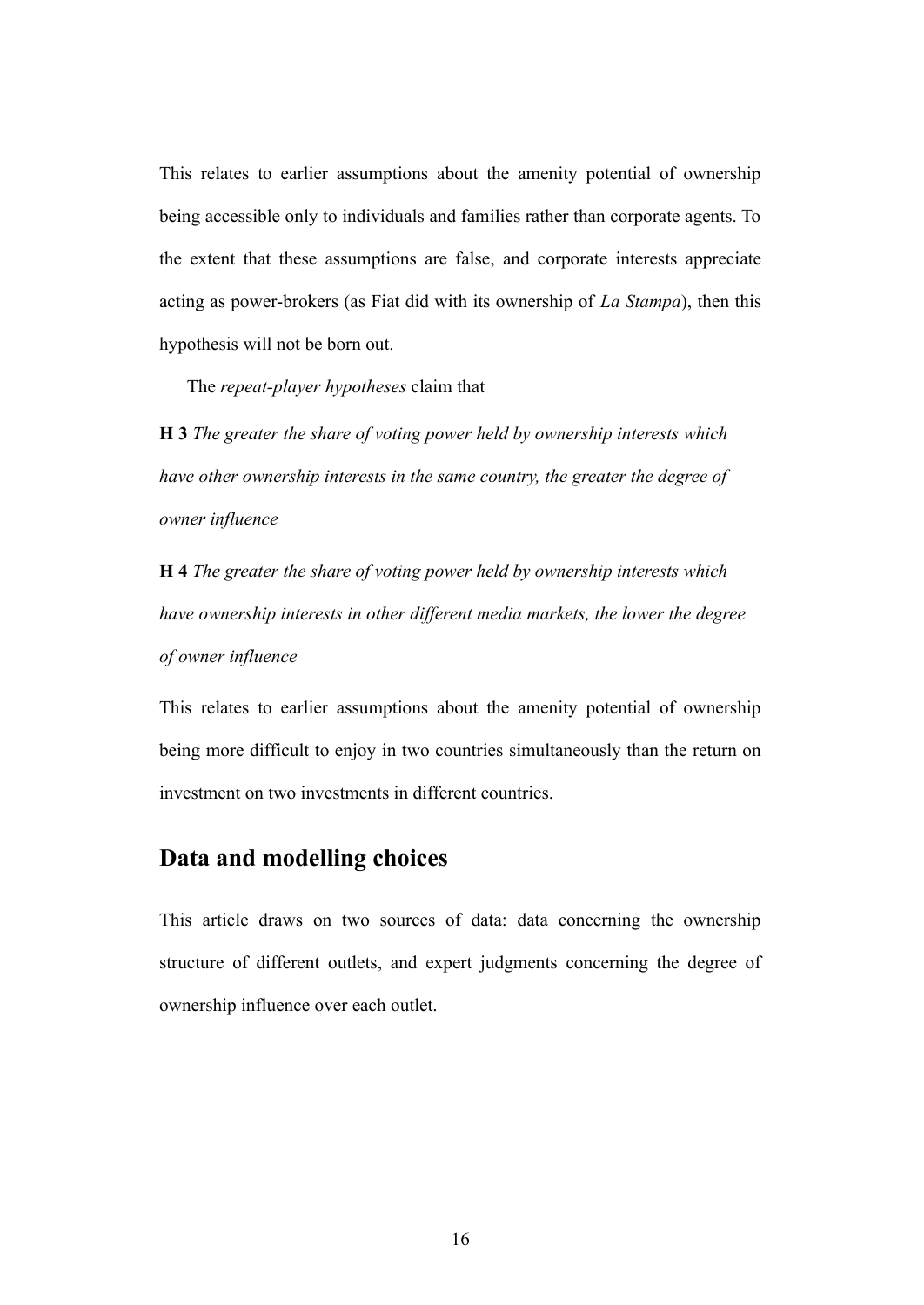#### **Ownership structure**

Data on the ownership of the outlets in the 32 media markets in the study as of the start of 2010 was collected by searching company news sources on Lexis-Nexis, and in particular by searching financial news services such as the Major Companies Database, ISS Proxy Research reports, and Worldscope. Where information could not be located on Lexis-Nexis, information was located either through group websites and annual reports, or through media regulators' websites. Where this was not possible, newspaper articles were resorted to. For each outlet information on up to ten owners was collected. For each owner, the name, percentage share of ownership, and type were recorded. We coded owner types as follows:

**I** Individual

**Fam** Family, including family foundations

**Found** Foundation

**C** Private Company

**N/P/S** Political party, state actor, or non-profit (often trades unions)

Many outlets included in the data have very complicated ownership structures. As far as possible, attempts were made to identify ultimate owners rather than proximate owners. Therefore, where a media outlet was wholly or partly owned by another company, and where that company was *wholly owned* by a third company or entity, the name, type, and percentage ownership of that third entity were reported. To give an example: the Irish broadcaster TV3 is 100% owned by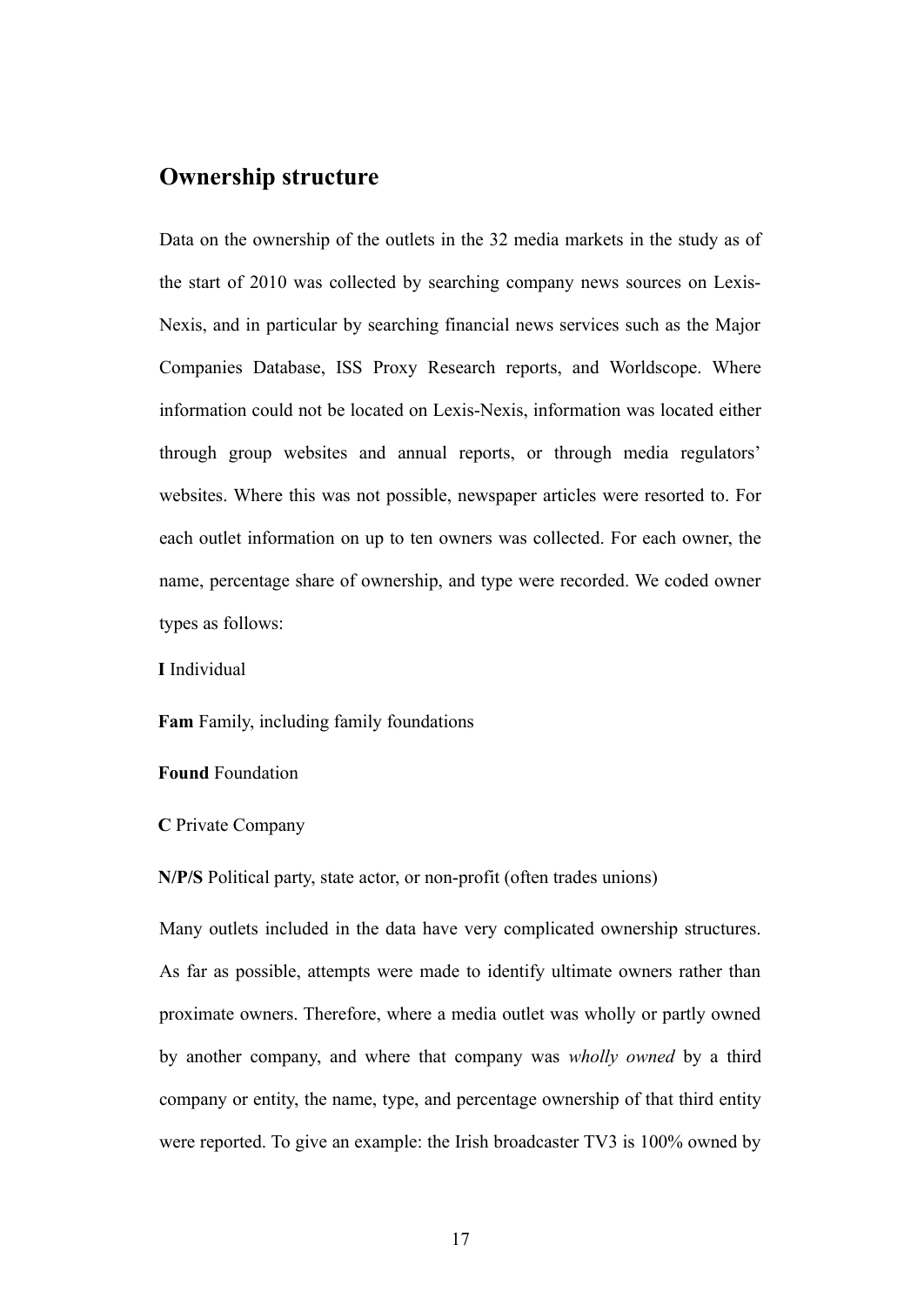a company called Tullamore Beta, which is 100% owned by a company called Tullamore Alpha, which is 100% owned by a company called Tullamore Omega, which is owned by the private equity fund Doughty Hanson (90.75%) and Peter Ennis (9.25%). Doughty Hanson and Peter Ennis were therefore reported as the two ultimate owners of TV3, and as a private company and an individual respectively.

As far as possible, we attempted to identify either at least six ownership interests, or at least a cumulative total of 80% of ownership in the company. On average, 88.53% of ownership was identified in the 211 outlets. For 59 outlets it was not possible to find information on 80% of ownership: in most of these cases, ownership is known to be widely dispersed through publicly traded shares. Because we are interested in corporate control rather than just corporate ownership, I calculated the Banzhaf scores for each ownership interest (Banzhaf, 1964). The Banzhaf score for a given ownership interest is the percentage of winning coalitions of ownership interests (under some decision making rule) which would cease to be winning if actor *i* voted differently. Here, we assume that the decision-making rule is a majority rule, and that  $50\% + 1$  of votes are necessary to pass motions. Where we were unable to locate information on 100% of the ownership of a media outlet, we assume that remaining ownership stakes are infinitesimally small and can be ignored; the Banzhaf index can then be calculated as if the identified ownership shares representing 100% of the voting stock.

[Figure 1 about here]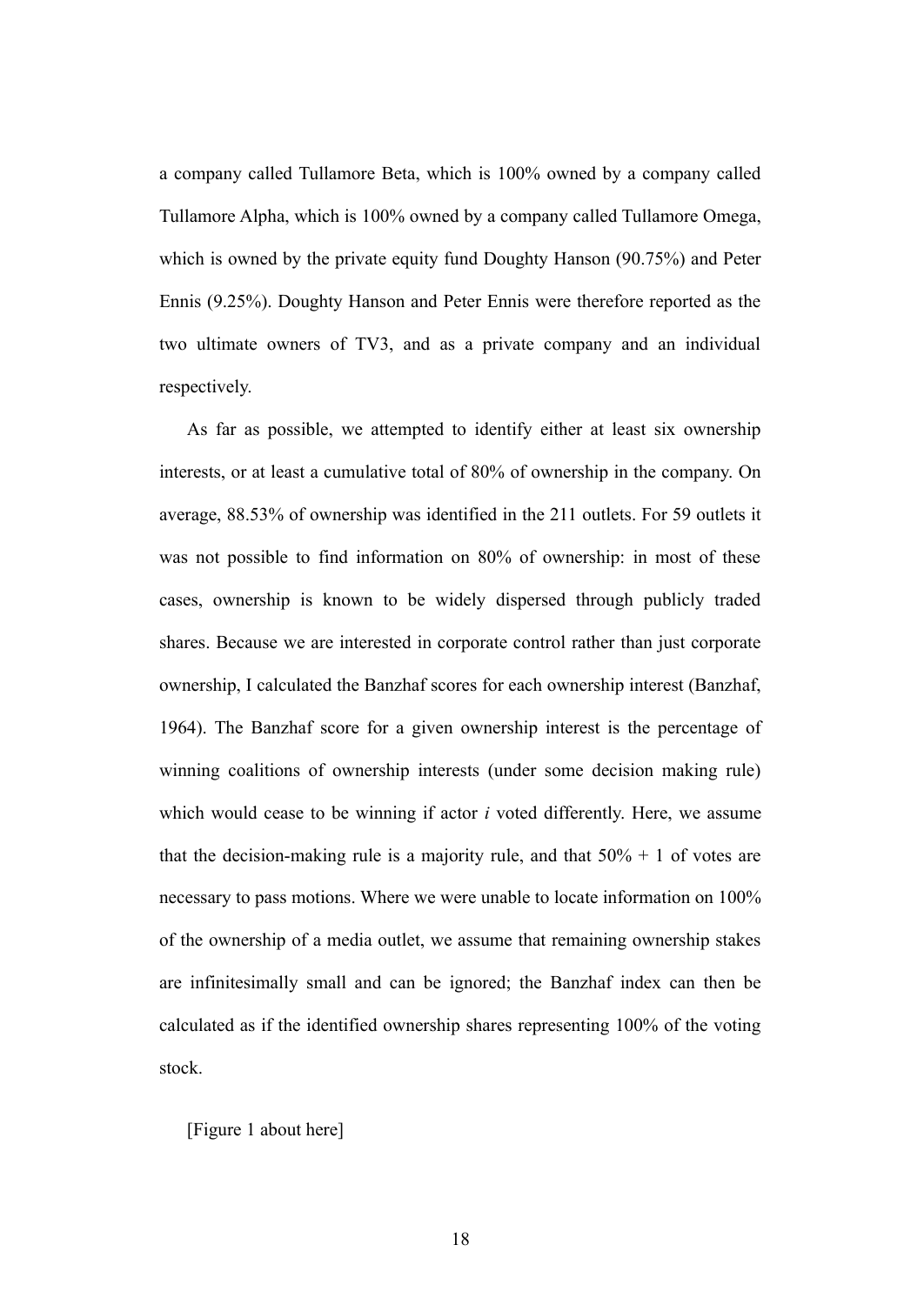Figure 1 shows the distribution of share-holding percentages and Banzhaf scores for the first, second, third, and remaining ranked ownership interests. Plotted circles give the mean for all values; crosses give the mean for non-zero values only. Both panels of the figure show visually the very quick drop-off in shareholding and control between the largest and all remaining owners.

We can speak more precisely about concentration of ownership by summarizing the Banzhaf scores of the different owners. Specifically, we can talk about the effective number of relevant owners, which is equal to the reciprocal of the sum of squared Banzhaf scores. The mean effective number of relevant owners is 1.62; this figure is lower for television (1.39) than it is for newspapers (1.79), and this difference is statistically significant (Welch's *t*= 2.61 on 203.42 degrees of freedom, *p*= 0.01). Differences in ownership concentration between media markets are not statistically significant (F(31,179) = 1.05, p  $\approx$ 0.4). In some media markets, outlets have on average only one effective owner (Belgium Francophone, Hungary, Lithuania, Malta), whilst in others the figure is much higher.

We can also compare differences in the types of owners by summing the different Banzhaf scores for each company according to the type of owner. For our purposes the most interesting variation is variation in the cumulative Banzhaf score of all individual owners of each media outlet, where the average across all outlets is 0.26, which differs according to media markets  $(F(31, 179)) =$ 2.46,  $p \approx 0$ ). Individual shares of voting power are on average lowest in Flemish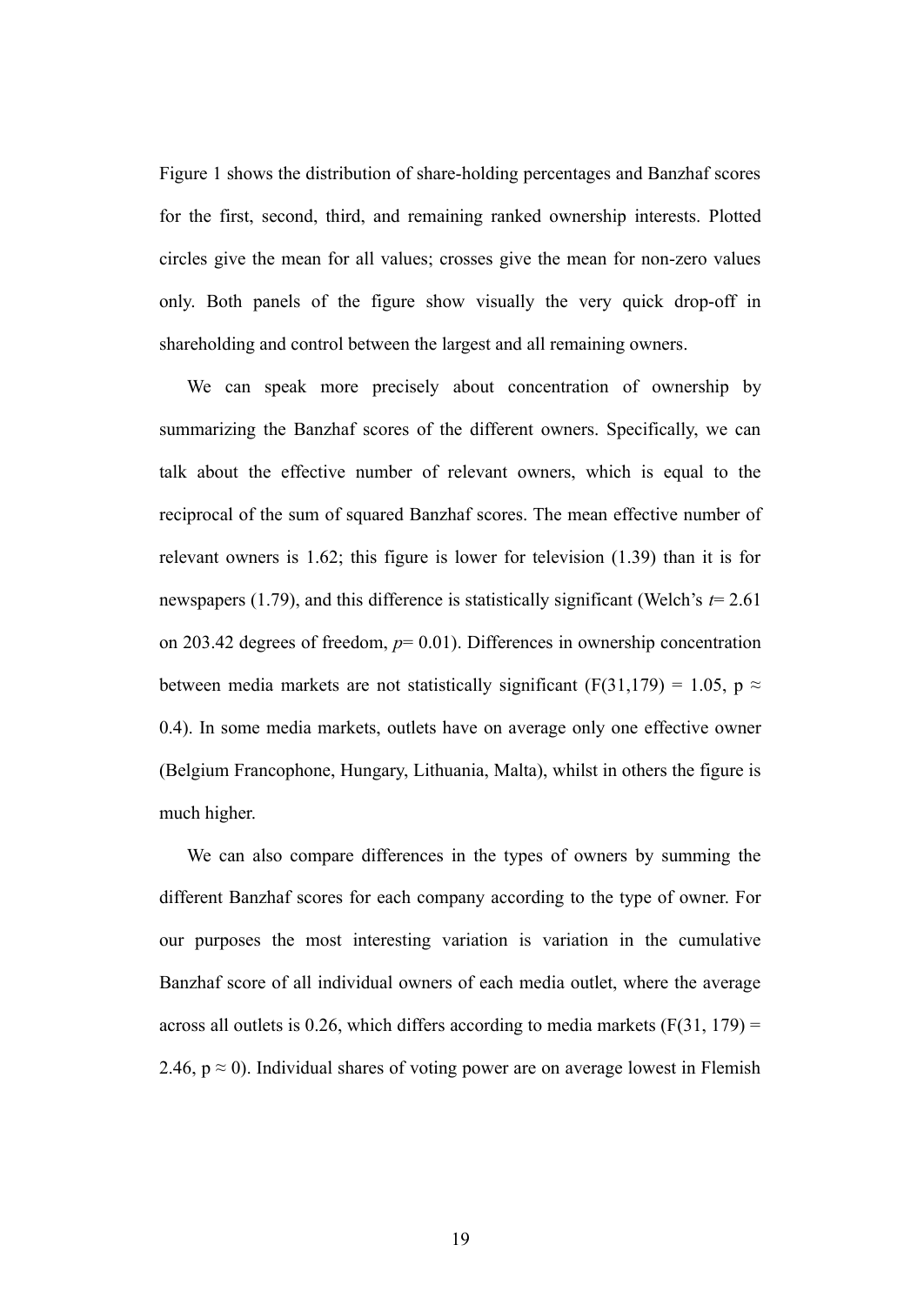Belgium (0), Francophone Belgium (0) and Denmark (0), and highest in Latvia (0.6), Italy (0.72) and Ukraine (0.78).

Finally, we may examine which ownership groups are 'repeat players' at national, international, or both levels. Here we must shift the level of analysis from the individual ownership interest to the ownership group. We identify a repeat-player at international level as any group the members of which are all also present in another outlet in a different country; a repeat player at national level any group the members of which are all also present in another outlet in the same country; and 'single-shotters' and dual repeat-players as simple logical combinations of both of these. Most (113) of the outlets are single-shotters; only 16 are dual repeat-players.

#### **Owner influence**

The data on owner influence come from a 2010 survey of experts in the media systems of 32 European media markets conducted by Popescu et al. (2012). Experts were asked to indicate their agreement with a series of statements concerning the top media outlets, typically but not always the public broadcaster, the top three newspapers, and the top three commercial television stations. (In this article I ignore owner influence on the public broadcaster, since this involves a different set of considerations: Hanretty 2010). One of these statements concerned what we term owner influence. Experts were asked "how much is the political coverage in the [relevant] media outlet influenced by its owners?". Responses were on a scale from zero (low levels of influence) to ten (high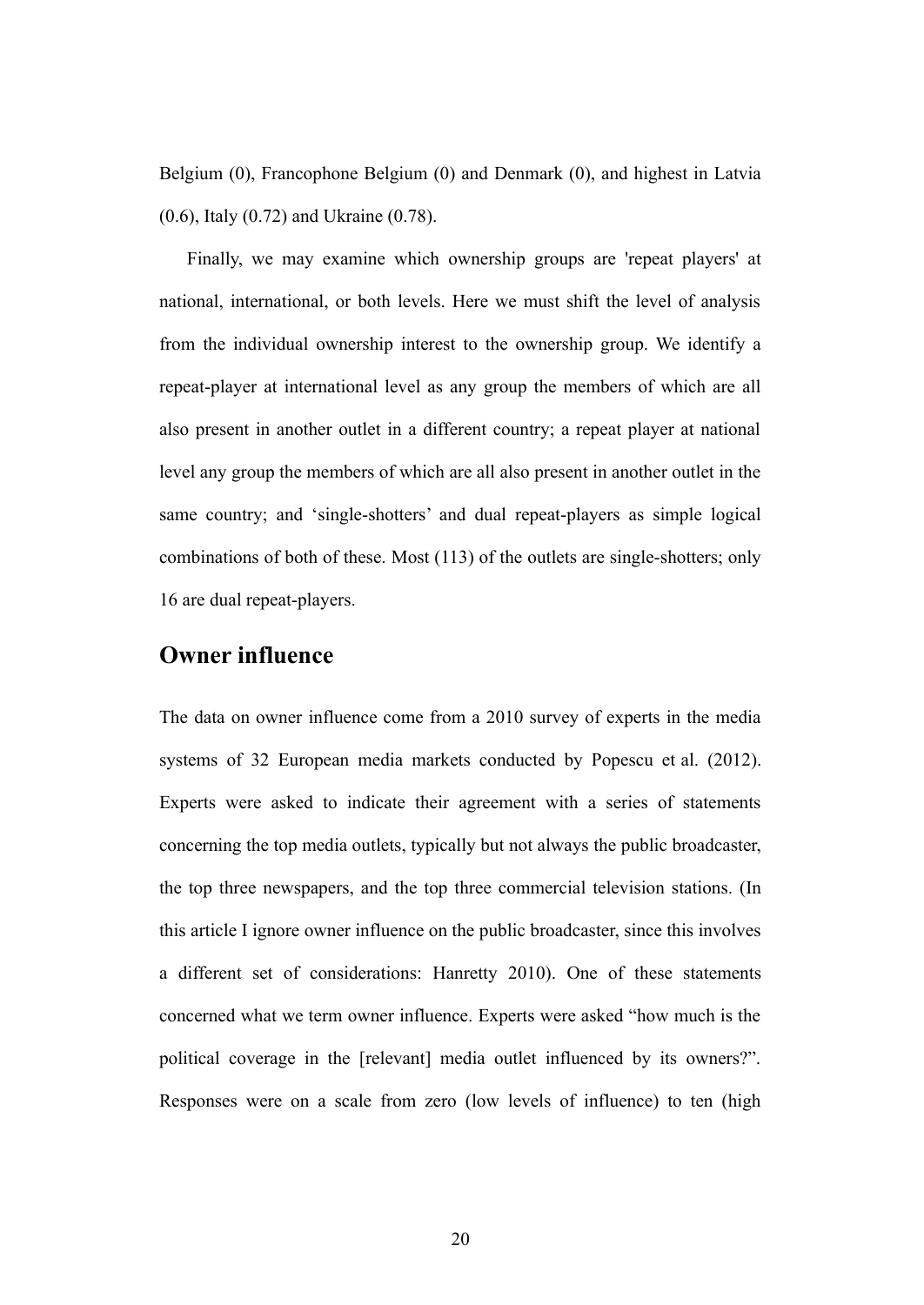levels). The reliability of the *mean* of expert judgements is high: the Steenbergen-Marks reliability coefficient (Steenbergen and Marks, 2007) is 0.93.

The average across all outlets is 6.11, but this once again masks significant differences between media markets (F(31, 179) = 15.12,  $p \approx 0$ ). Owner influence is on average lowest in the Netherlands (2.01), Denmark (2.46) and Norway (3.19), and highest in Greece (8.1), Cyprus (8.62) and Malta (9.2). These country differences match normal assessments of press freedom in each of these countries.

[Table 1 about here]

#### **Other variables**

I also gathered data on the degree of concentration in the market, understood as the concentration of audience shares (press: readership) amongst different media groups, as calculated using the Herfindahl-Hirschman index of concentration. I include this in the models that follow because of the possibility that owners might be less likely to exercise influence where the market is competitive and potential competitors can easily attract readers or viewers who, for whatever reason, are dissatisfied by the type of coverage which results when owners intervene.

I also recorded whether each outlet was a print or broadcast outlet. I include this in the models that follow because of the possibility that owners in broadcast media might be less able to exercise influence due to the common requirement in European media systems that broadcast media follow norms of impartiality or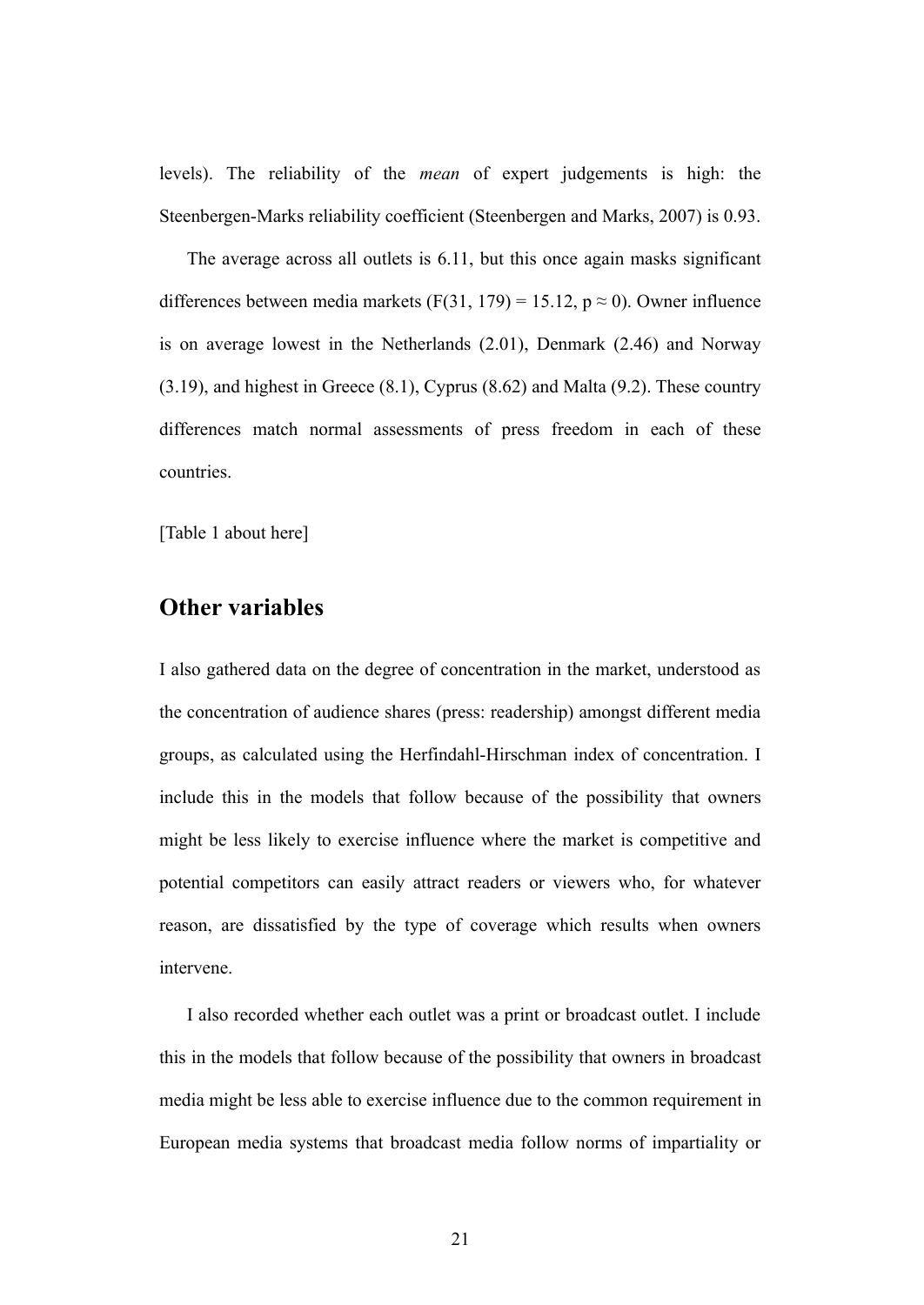fairness. Table 1 shows summary statistics for all of the numerical variables used in the models that follow.

## **Modelling choices**

To account for the fact that outlets are nested within countries, I estimate a multilevel model using a linear regression model with a random country intercept.

For technical reasons, separate variables cannot be included for all ownership types, and so one type must be chosen as a reference category. Consequently, I use company ownership as a reference category; the coefficients for other types of ownership therefore represent the change from company ownership.

## **4 Results**

Table 2 shows the results of two models, one with variables relating to the concentration, identity, and repeat-player hypotheses, and one with additional controls for market concentration and medium. Random intercepts are not shown, but are available on request. Three measures of fit are reported – the loglikelihood, the Akaike Information Criterion, and the Bayesian Information Criterion. Smaller values indicate better fit, leading us to prefer the more parsimonious model.

[Table 2 about here]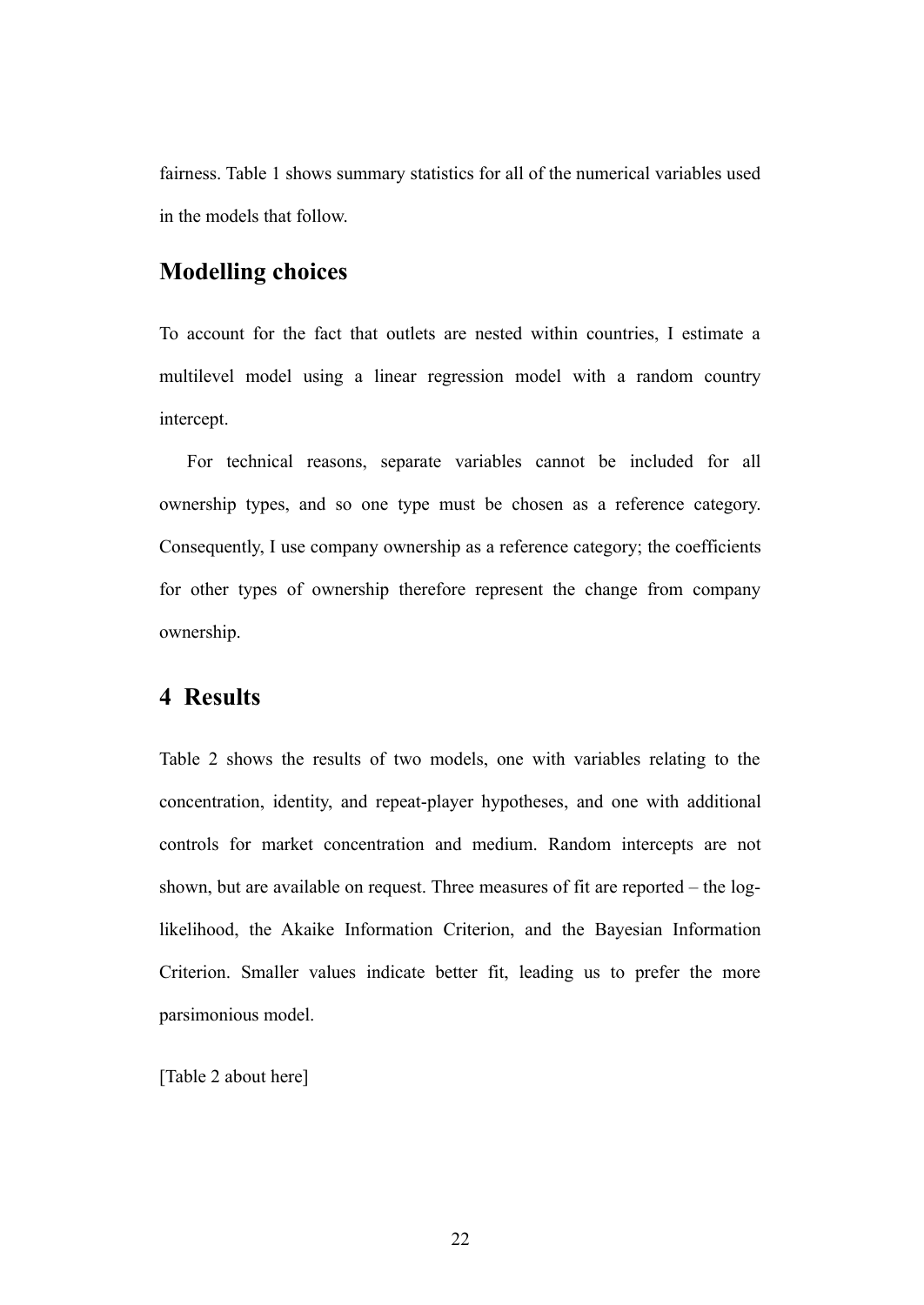These results confirm our hypotheses. The *concentration hypothesis* is confirmed: an increase in the effective number of owners – that is, a decrease in ownership concentration – is associated with a reduction in owner influence at the 5% level of statistical significance. The substantive magnitude of changes in the effective number of owners is slight across both models. A one-unit change in the effective number results in a decrease of between 0.167 and 0.194 in owner influence – roughly comparable to the difference between the average degree of ownership influence in Estonia (5.03) and the Czech Republic (5.22). Second, the *identity hypothesis* is also confirmed. There is likely to be significantly more owner influence in outlets that are owned by individuals and families than in outlets owned by companies. This effect is stronger for individuals than for families, perhaps reflecting coordination problems within families that are analogous to the coordination problems within the firm. The substantive magnitude of this effect is moderate. Each coefficient represents the change from 100% voting power (which means at least 50% of ownership) being held by a single company or a group of companies, to 100% voting power held by a single individual or a group of individuals, though obviously some changes in ownership structure involving individuals or companies acquiring smaller voting shares. Finally, the *repeat-player hypothesis* is also confirmed. Ownership groups which are national repeat-players are significantly more likely, and ownership groups which are international repeat-players significantly less likely, to exercise owner influence, compared to the reference category (a ownership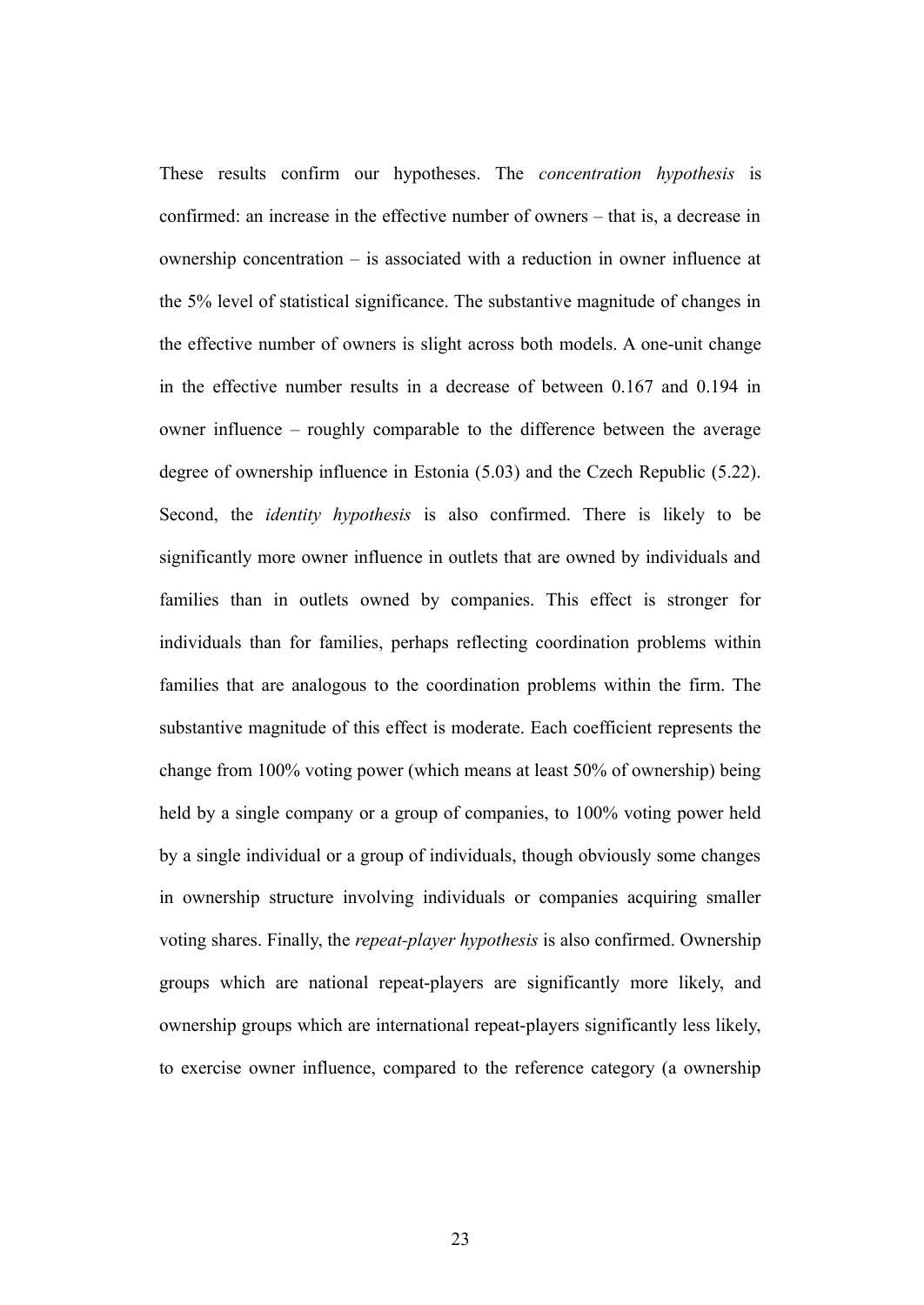group which possesses a single title or channel). Since these are dummy variables, the coefficients simply measure the effect of a change of type.

These findings are robust to the inclusion of controls for the degree of *market* concentration, and a dummy for whether or not the media outlet in question is a print or broadcast outlet. Contrary to expectations, owner influence is significantly higher in broadcast outlets.

### **5 Conclusion**

In this article, I have demonstrated that higher levels of ownership concentration are associated with higher levels of owner influence over media outlets, and that owner is influence is greater where voting power within the company is concentrated in the hands of individuals and families rather than companies. I have also shown that ownership groups which own multiple titles on the national level only are more likely to exercise owner influence, whereas groups which spread their ownership across titles in different countries are less likely to exercise such influence.

What are the consequences of these findings for the broader literature? I suggest that my findings precede much of the literature on the critical political economy of the media. That literature generally agrees on two premises: corporatization, the claim that ownership of media companies by (multinational) corporations is increasingly common (Williams, 1981, 51; Golding and Murdock 1996, 64), and commodification, the claim that media `products' are increasingly being treated as having no value other than exchange value, and are thus no different to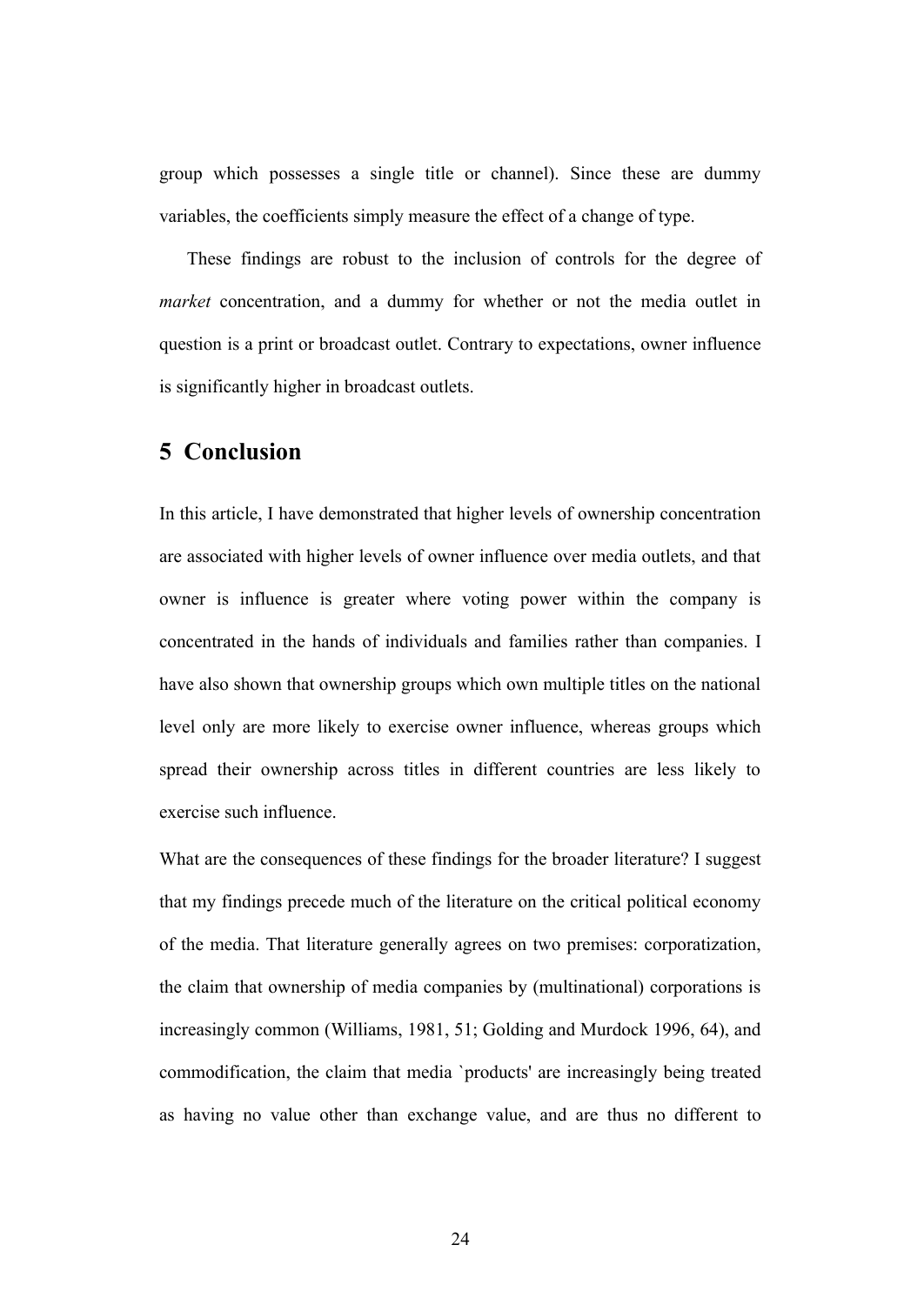products in other markets. It has either left unchallenged or ignored the standard assumption in micro-economics that corporations' behaviour can be described as if they were profit-maximizing, or, has argued that profit-maximizing behaviour is constrained on the margins by the need to maintain hegemony.

My argument is that corporations may not be very good even at maximizing profit, because corporatization in many instances is exaggerated (in my sample, nearly two-fifths of all ownership interests in print and broadcast media in Europe are individual or family ownership interests), and because individual owners have interests which cannot be reduced to profit (or shareholder return). I have therefore opened up an additional line of theoretically-informed criticism of private ownership of media companies. This criticism is important, because it shows that private ownership can fail on its own terms. Everything I have argued is entirely compatible with additional arguments that, since media `products' do have a value which is distinct from their exchange value (i.e., their value in keeping us informed), private ownership by profit-maximizing companies is problematic.

Second, insofar as I open up lines of critique which are separate from those raised by the critical political economy of the media, I am pushing in the same direction as Hallin and Papathanassopoulos (2002), who argue that clientelism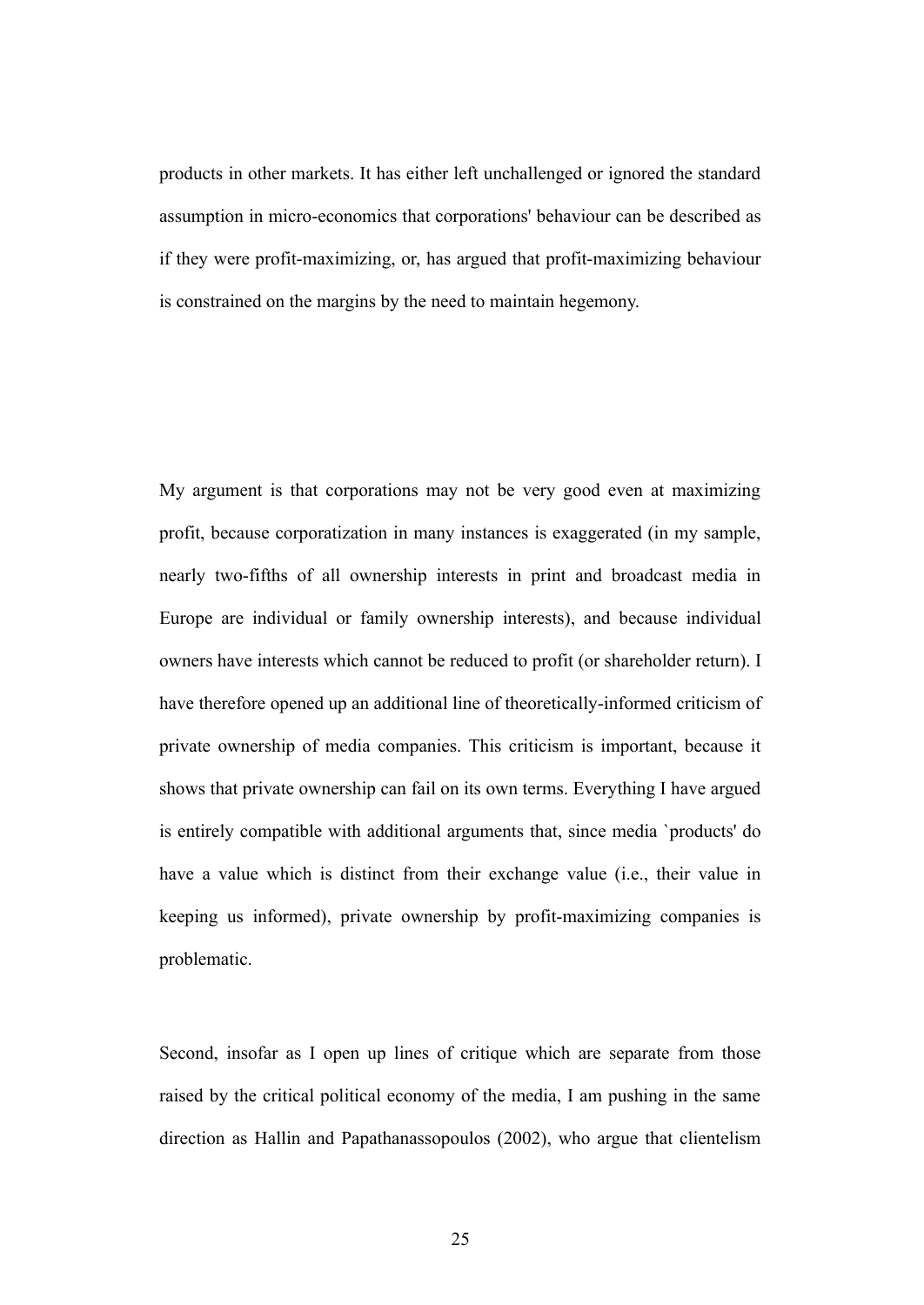"gets us beyond a common dichotomy... between the liberal perspective, for which democratization of the media is purely a matter of the elimination of state interference, and the critical political economy perspective, which has focused on the control of media by private capital, but has until now not been very sophisticated in its analysis of variations in the relation of capital to the state, political parties and other institutions" (p. 184). Certainly the amenity potential of ownership is high in countries with a tradition of clientelism -- but as I have shown, that leads to only owner influence only through ownership concentration. The consequences of these findings for *policy-makers* are threefold. First, to the extent that policy-makers and regulators are involved in scrutiny of the acquisition of ownership shares in media outlets, they should exercise different levels of scrutiny depending on whether a proposed acquisition will take an ownership interest from an already-controlling share (i.e., greater than 50%+1, which gives a Banzhaf score of 1) to a larger share, or whether instead the acquisition will increase the ownership interest's voting power compared to the status quo ex ante. Second, policy-makers and regulators interested in minimizing proprietorial influence have good reason to 'pierce the corporate veil' and examine the ultimate owners behind ownership interests, because ultimate owners of different types differ in the propensity to exercise owner influence.

Third, *insofar as minimizing owner influence is concerned*, policy-makers should not erect higher barriers against ownership of media outlets by foreign operators (or more accurately, ownership groups which have other international

26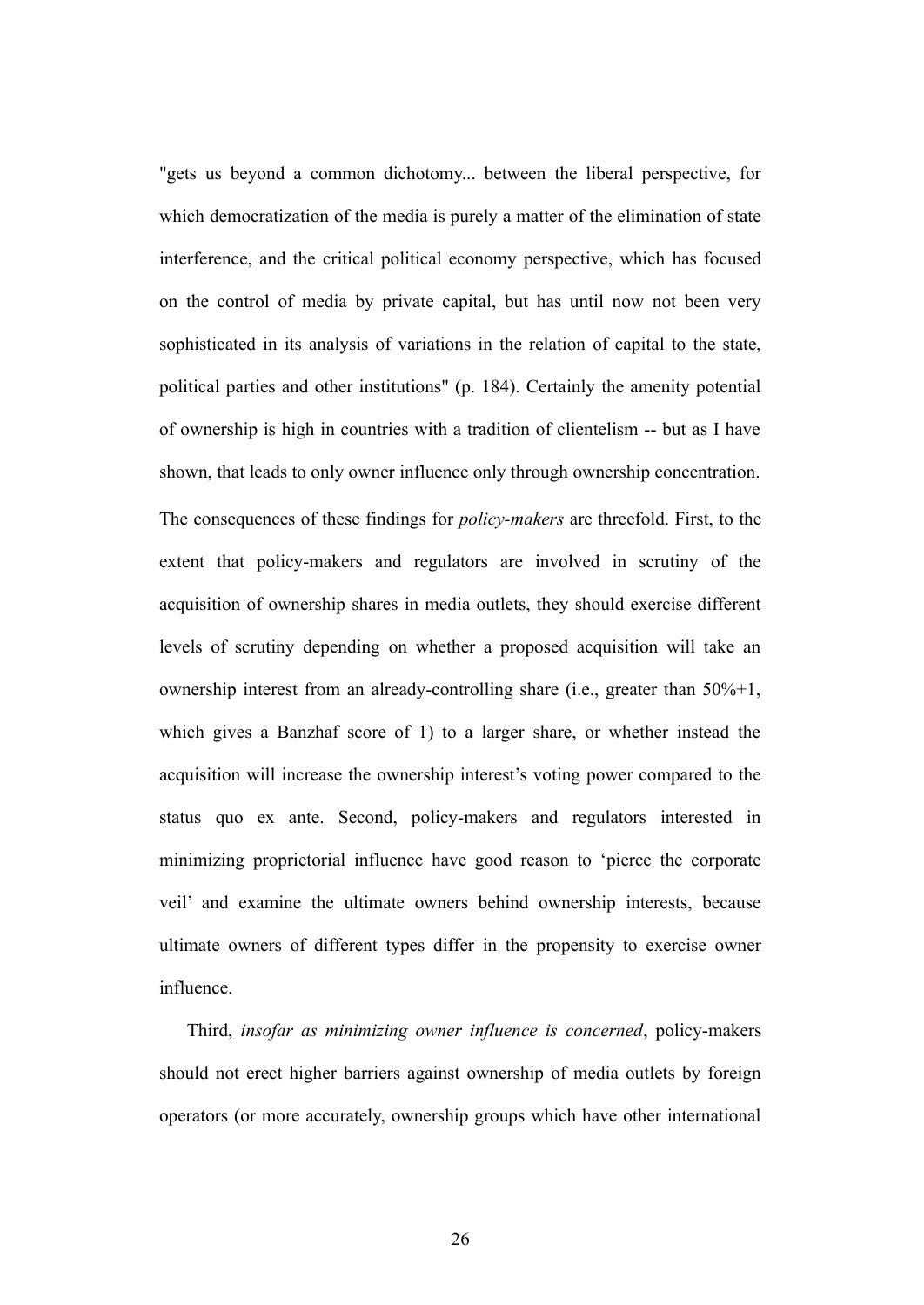titles but no other domestic title). These groups reduce owner influence, and the transition in Central and Eastern Europe from transnational to domestic ownership by well-connected individuals, identified by Stetka (2012), has only resulted in an increase in the extent to which any individual outlet's editorial line can be traced back to the interests of its owner.

The qualification in this last recommendation is important. Minimizing owner influence is rarely the only, or even the major, concern when regulating the media. Whilst owner influence of the kind we discuss here is one type of non-pecuniary benefit, or amenity potential, of media ownership, there are other non-pecuniary benefits which are more socially beneficial. To return to the example with which this article started, one important factor in Rupert Murdoch's successful acquisition of the *Times* and the *Sunday Times* was his desire, forcefully stated and by all accounts sincere, to maintain both papers as important and prestigious titles. The non-pecuniary benefit to Murdoch of maintaining both titles has led to considerable losses for News International (News Corporation's British subsidiary), which one estimate put at one million pounds weekly (Sabbagh, 2012). If access to a wide range of titles is valuable in democracies, this is one non-pecuniary benefit which we might wish to encourage by concentrated individual ownership.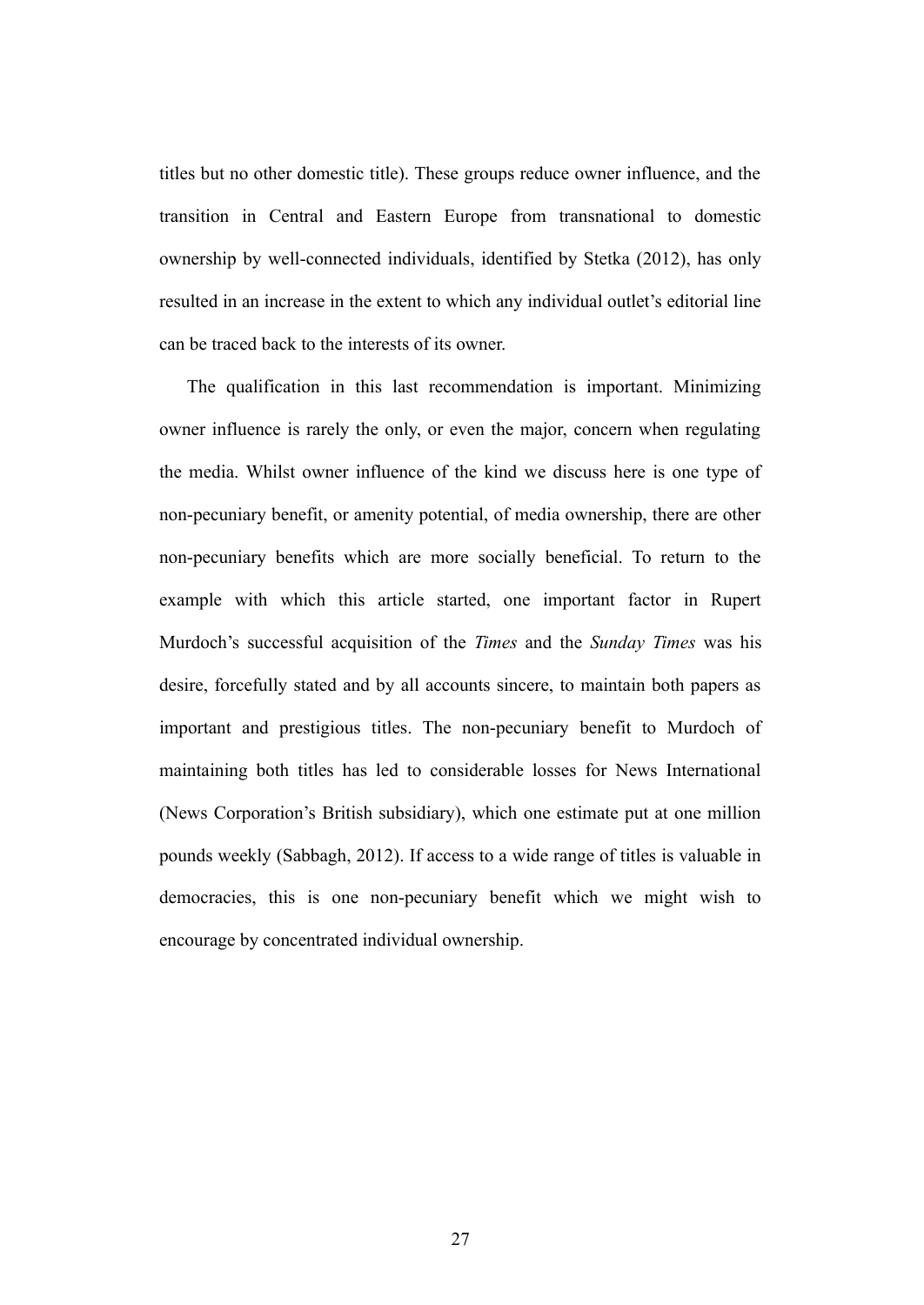# **References**

Bagdikian, B. H. (2004). *The New Media Monopoly*. Beacon Press, Boston.

- Banzhaf, J. F. (1964). Weighted voting doesn't work: A mathematical analysis. *Rutgers L. Rev.*, 19:317.
- Berle, A. A. and Means, G. C. (1932). *The modern corporation and private property*. Macmillan, New York.
- Besley, T. and Prat, A. (2006). Handcuffs for the grabbing hand? The role of the media in political accountability. *American Economic Review*, 96(3):720– 736.
- Curran, J., Iyengar, S., Lund, A. B., and Salovaara-Moring, I. (2009). Media system, public knowledge and democracy: a comparative study. *European Journal of Communication*, 24(1):5–26.
- DellaVigna, S. and Kennedy, A. (2011). Does media concentration lead to biased coverage? Evidence from movie reviews. *Unpublished ms.*
- Demers, D. (1999). *Global media: menace or messiah?* Hampton Press, Cresskill, New Jersey.
- Demers, D. and Merskin, D. (2000). Corporate news structure and the managerial revolution. *The Journal of Media Economics*, 13(2):103–121.
- Demsetz, H. and Lehn, K. (1985). The structure of corporate ownership: Causes and consequences. *The Journal of Political Economy*, 93(6):1155–1177.
- Djankov, S., Caralee, M., Nenova, T., and Shleifer, A. (2003). Who owns the media? *Journal of Law and Economics*, 46(2):341–381.
- Evans, H. (1983). *Good times, bad times*. Weidenfeld and Nicolson, London.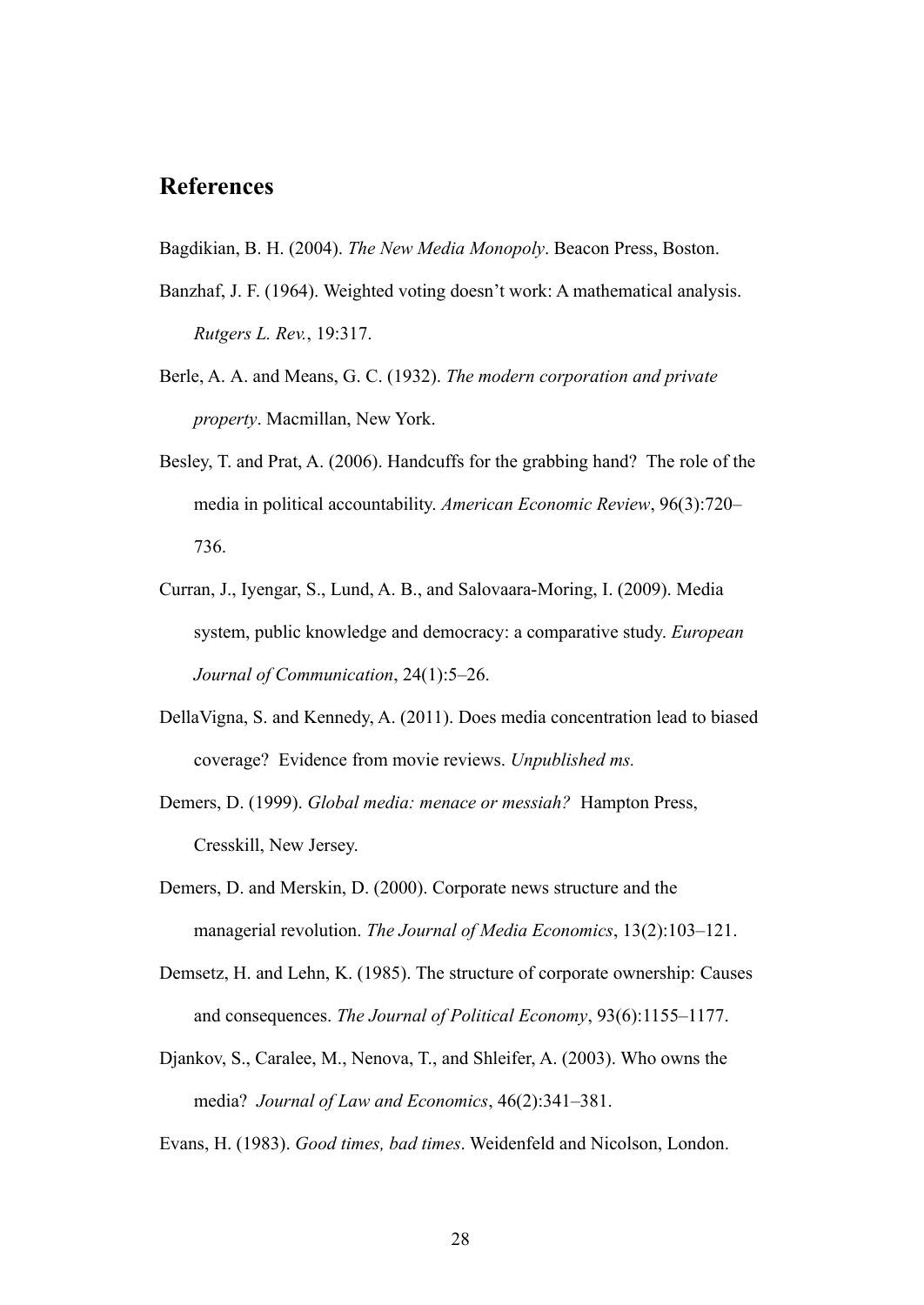- Freedman, D. (2013). Metrics, models and the meaning of media ownership. *International Journal of Cultural Policy,* forthcoming.
- Gaziano, C. (1989). Chain newspaper homogeneity and Presidential endorsements. *Journalism Quarterly*, 66(4):836–845.

Hadenius, S. (1983). The rise and possible fall of the Swedish party press. *Communication Research*, 10(3):287–310.

- Hallin, D.C., and Papathanassopoulos, S. (2002). Political clientelism and the media: southern Europe and Latin America in comparative perspective. *Media, Culture and Society,* 24(2):175-195.
- Hamilton, J. (2004). *All the news that's fit to sell: How the market transforms information into news*. Princeton University Press, Princeton, NJ.
- Hanitzsch, T. and Mellado, C. (2011). What shapes the news around the world? how journalists in eighteen countries perceive influences on their work. *The International Journal of Press/Politics*, 16(3):404–426.
- Hanretty, C. (2010). Explaining the de facto independence of public broadcasters. *British Journal of Political Science*, 40(1):75–89.
- Lacy, S. (1991). Effects of group ownership on daily newspaper content. *Journal of media Economics*, 4(1):35–47.
- Leveson, B. (2011). An inquiry into the culture, practices, and ethics of the press. A report presented to Parliament pursuant to Section 26 of the Inquiries Act 2005.
- Lukes, S. (1974). *Power: A radical view*. Macmillan, London.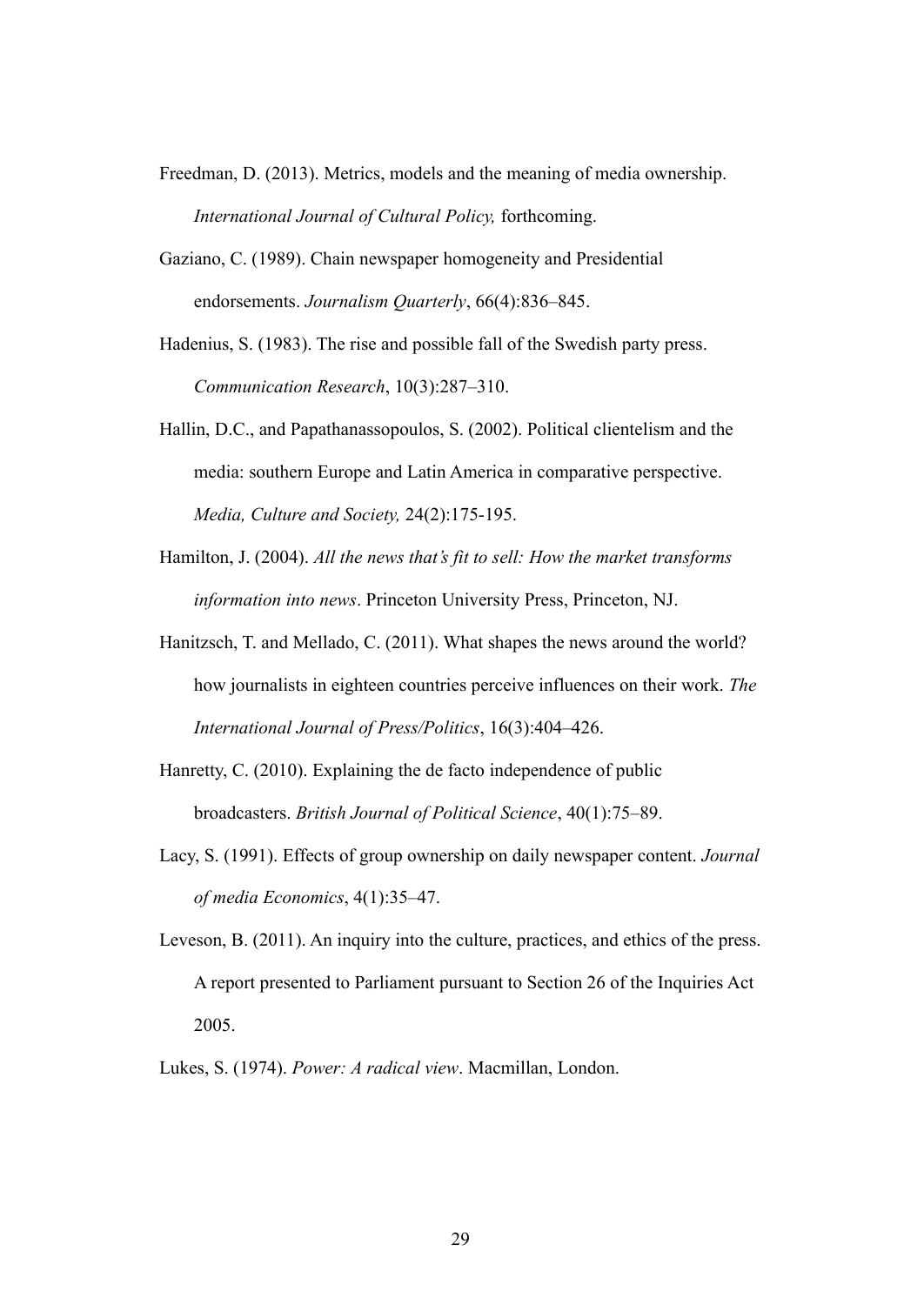- Mullainathan, S. and Shleifer, A. (2005). The market for news. *American Economic Review*, 95(4):1031–1053.
- Murdock, G., and Golding, P. (1996). "Culture, Communications and Political Economy". In Curran J., and Gurevitch, M., *Mass media and society* (2nd ed.). London: Arnold.
- Noam, E. (2009). *Media ownership and concentration in America*. Oxford University Press, New York.
- Ofcom (2010). Report on public interest test on the proposed acquisition of British Sky Broadcasting Group plc by News Corporation. London. Available from:
- [http://stakeholders.ofcom.org.uk/binaries/consultation](http://stakeholders.ofcom.org.uk/binaries/consultations/public-interest%25-test-nov2010/statement/public-interest-test-report.pdf) [s/public-interest%](http://stakeholders.ofcom.org.uk/binaries/consultations/public-interest%25-test-nov2010/statement/public-interest-test-report.pdf)

[-test-nov2010/statement/public-interest-test-](http://stakeholders.ofcom.org.uk/binaries/consultations/public-interest%25-test-nov2010/statement/public-interest-test-report.pdf)

[report.pdf](http://stakeholders.ofcom.org.uk/binaries/consultations/public-interest%25-test-nov2010/statement/public-interest-test-report.pdf).

Popescu, M., Gosselin, T., and Santana Pereira, J. (2012). European media systems survey 2010. Available from:

www.mediasystemsineurope.org.

- Sabbagh, D. (2012). News corp's publishing arm to focus on losses at Times and Sunday Times. *The Guardian*.
- Shawcross, W. (1997). *Murdoch: the making of a media empire*. Simon and Schuster, London.
- Steenbergen, M. and Marks, G. (2007). Evaluating expert judgments. *European Journal of Political Research*, 46(3):347–366.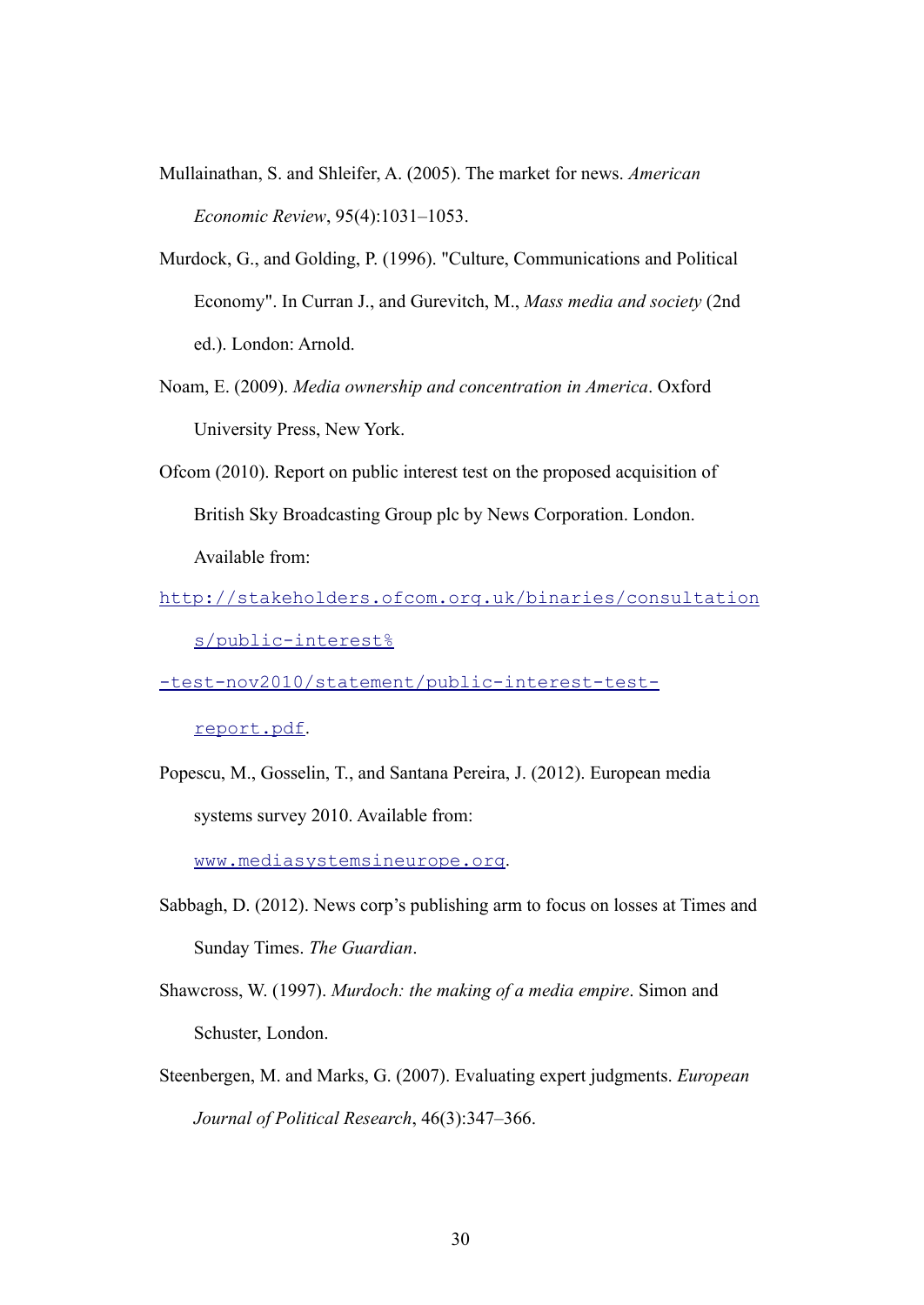- Stetka, V. (2012). From multinationals to business tycoons : Media ownership and journalistic autonomy in Central and Eastern Europe. *International Journal of Press/Politics*, 17(4):433–456.
- Stevenson, R. W. (1985). Murdoch is buying 50% of Fox. *New York Times*, page A1.
- Strömbäck, J. and Nord, L. W. (2006). Do politicians lead the tango? A study of the relationship between Swedish journalists and their political sources in the context of election campaigns. *European Journal of Communication*, 21(2):147–164.
- Thomsen, S. and Pedersen, T. (2000). Ownership structure and economic performance in the largest European companies. *Strategic Management Journal*, 21(6):689–705.

Tunstall, J. and Palmer, M. (1991). *Media moguls*. Routledge, London.

Williams R. (1981). *The Sociology of Culture*. *Chicago: University of Chicago* Press.

Zaller, J. (1999). A theory of media politics. Unpublished ms.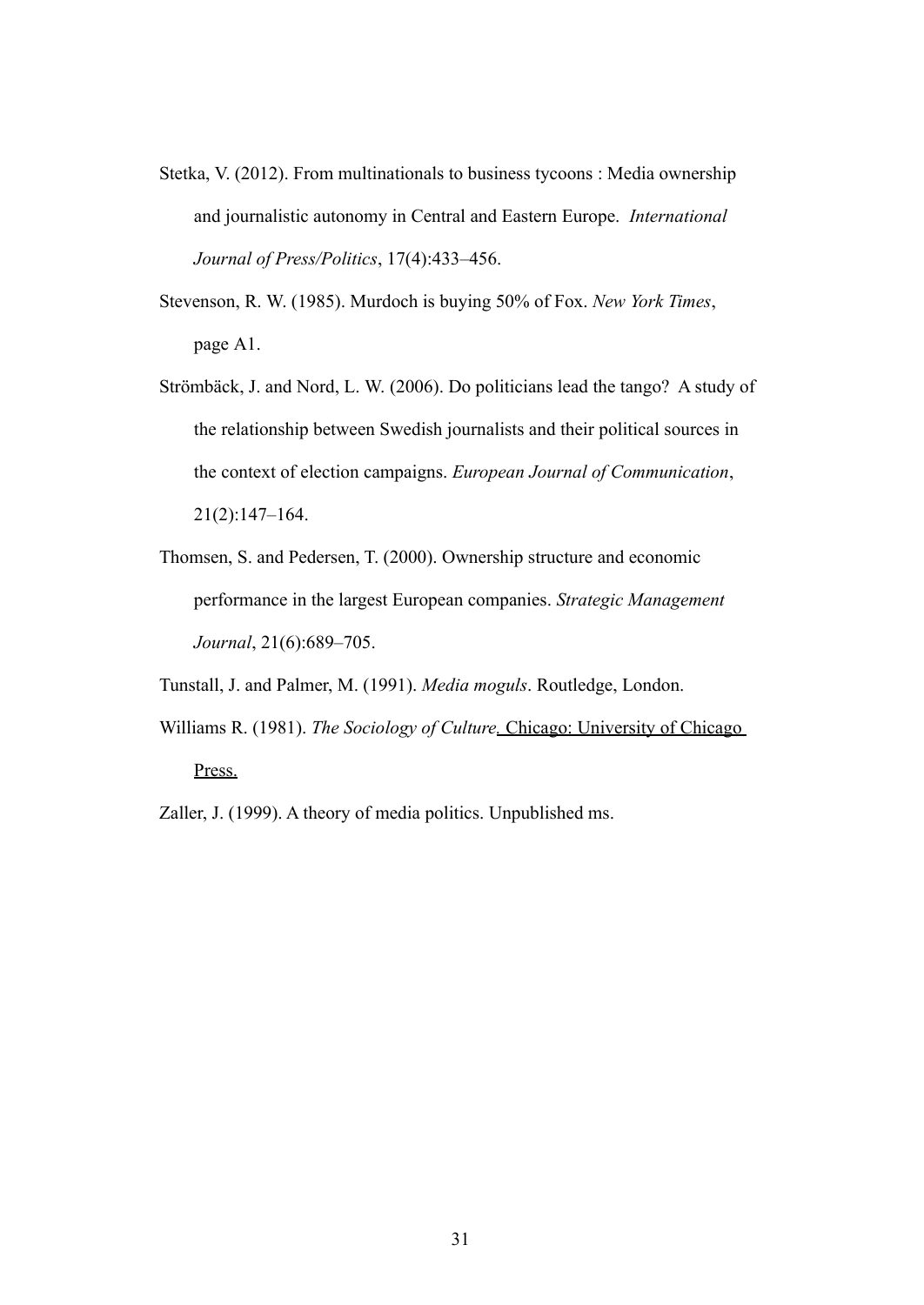

**Note:** Circle (*◦*) gives the mean for all values; + gives the mean for non-zero values only.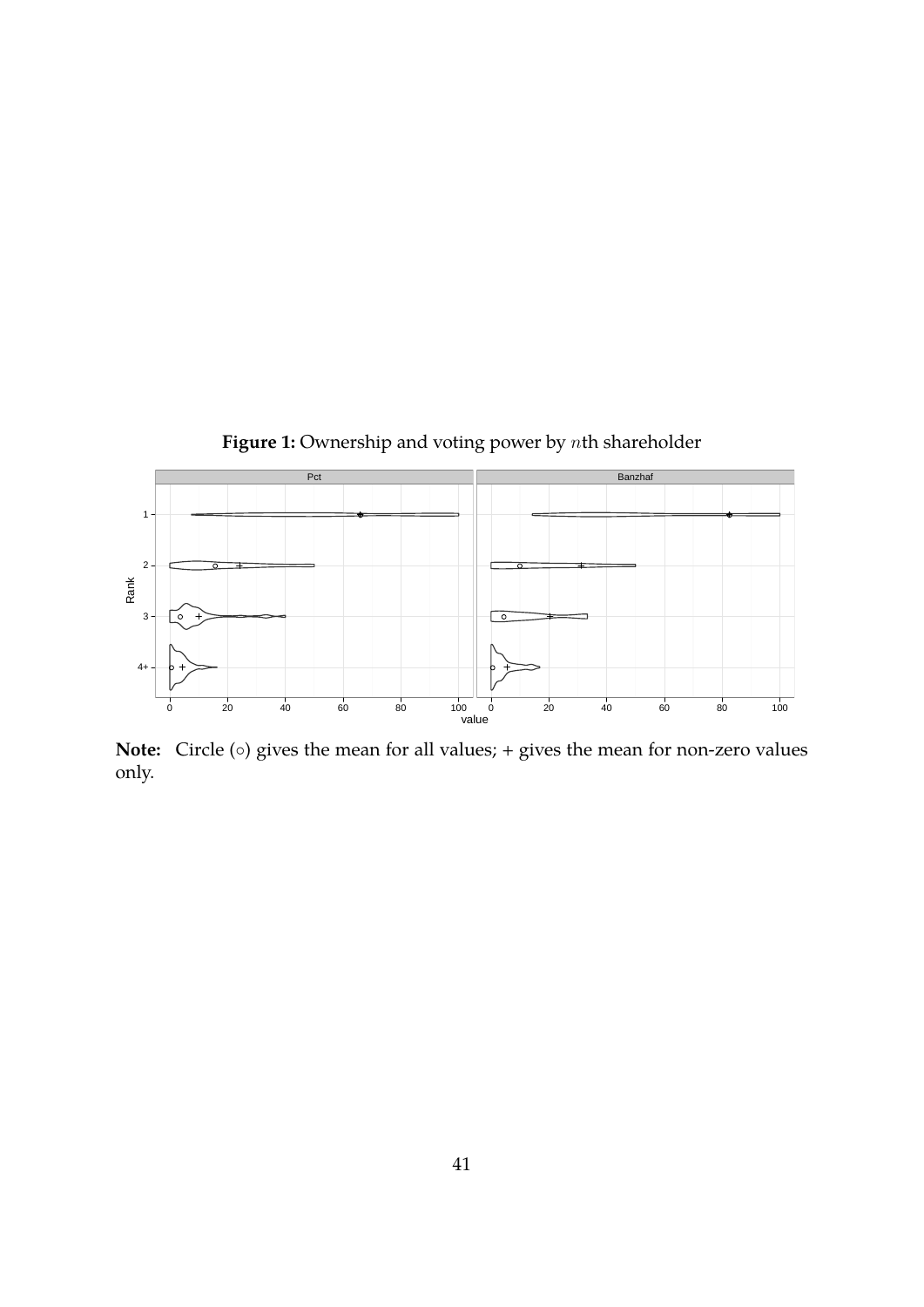| Statistic                                | N   | Mean      | St. Dev. | Min       | Max       |
|------------------------------------------|-----|-----------|----------|-----------|-----------|
| Owner influence                          | 211 | 6.111     | 2.127    | 1.200     | 10.000    |
| Effective number of owners               | 211 | 1.622     | 1.213    | 1.000     | 7.669     |
| Total individual voting power            | 211 | 0.263     | 0.415    | 0.000     | 1.000     |
| Total family voting power                | 211 | 0.111     | 0.304    | 0.000     | 1.000     |
| Total foundation voting power            | 211 | 0.050     | 0.214    | 0.000     | 1.000     |
| Total Party / state / ass'n voting power | 211 | 0.054     | 0.224    | 0.000     | 1.000     |
| Market concentration                     | 211 | 2,307.638 | 696.420  | 1,187.723 | 5,011.338 |

**Table 1:** Summary statistics